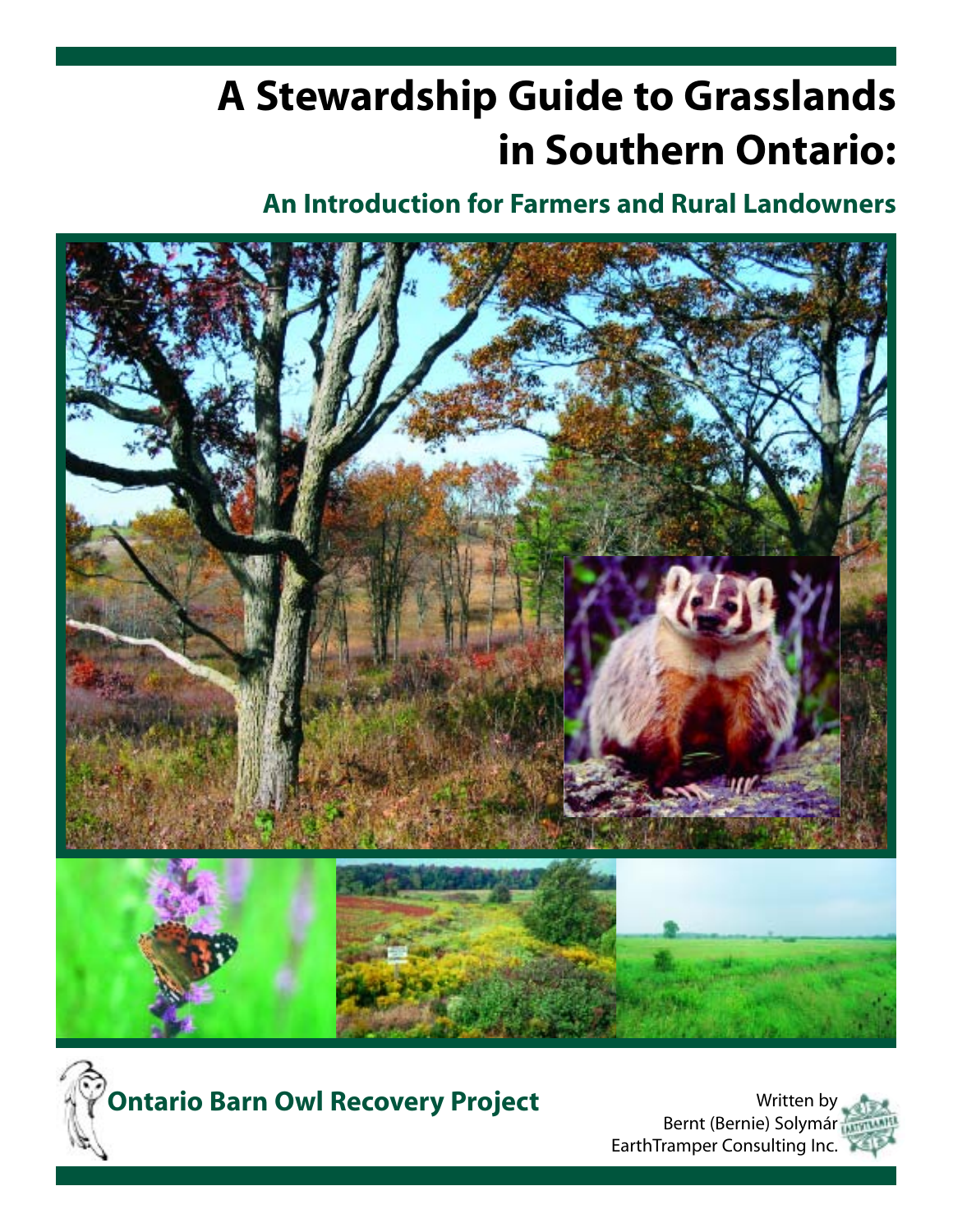## **© 2005 by OBORT**



The **Ontario Barn Owl Recovery Project** is recognized by the national Committee on the Status of Endangered Wildlife in Canada (COSEWIC) and by Ontario's Committee on the Status of Species-at-Risk in Ontario (COSSARO) as the official recovery team for the eastern population of the Barn Owl in Canada. Our goals are:

To foster community volunteerism and partnerships by involving individuals and groups in Barn Owl nest box building, installation and monitoring programs;

To identify, enhance, and protect grassland and wetland fringe habitat along the north shore of Lake Erie through conservation agreements and creation of grassland reserves. With the support of farmers and rural landowners, we are exploring innovative approaches to revert marginal and inactive farmland, public lands, and corporate-owned lands along the north shore of Lake Erie back into productive grasslands. New and expanded grasslands are expected to benefit a wide variety of wildlife, including other species-at-risk, such as the Karner Blue Butterfly, Henslow's Sparrow, Eastern Bob White, Short-Eared Owl and American Badger;

To develop public awareness, appreciation and grassroots support for Barn Owls, other grassland species, and grassland habitat through public seminars and workshops, and development and distribution of educational materials to schools, parks, conservation organizations and interested members of the public.

> For more information on the Ontario Barn Owl Recovery Project visit our website at http://www.bsc-eoc.org/regional/barnowl.html

## **Acknowledgements**

The author would like to thank the following individuals for critical review and comments on the manuscript: Ron Gould, Ministry of Natural Resources; Debbie Badzinski, Bird Studies Canada; David Reid, Norfolk Land Stewardship Council; and Felix Barbetti, Ontario Federation of Anglers and Hunters.

Photograph Credits: Cornell Laboratory of Ornithology (Cornell), Ducks Unlimited (DU), Illinois Department of Natural Resources (IDNR), Ministry of Natural Resources (MNR), Norfolk Land Stewardship Council (NLSC), Ohio Department of Natural Resources (ODNR), Ontario Soil and Crop Improvement Association (OSCIA), the Rural Lambton Stewardship Network (RLSN), Gabriel Blouin-Demers, Mary Gartshore, Ron Gould, Michael Patrikeev, Dave Reid, Bernt Solymár, and Al Woodliffe.

### **Funding supplied in part by**

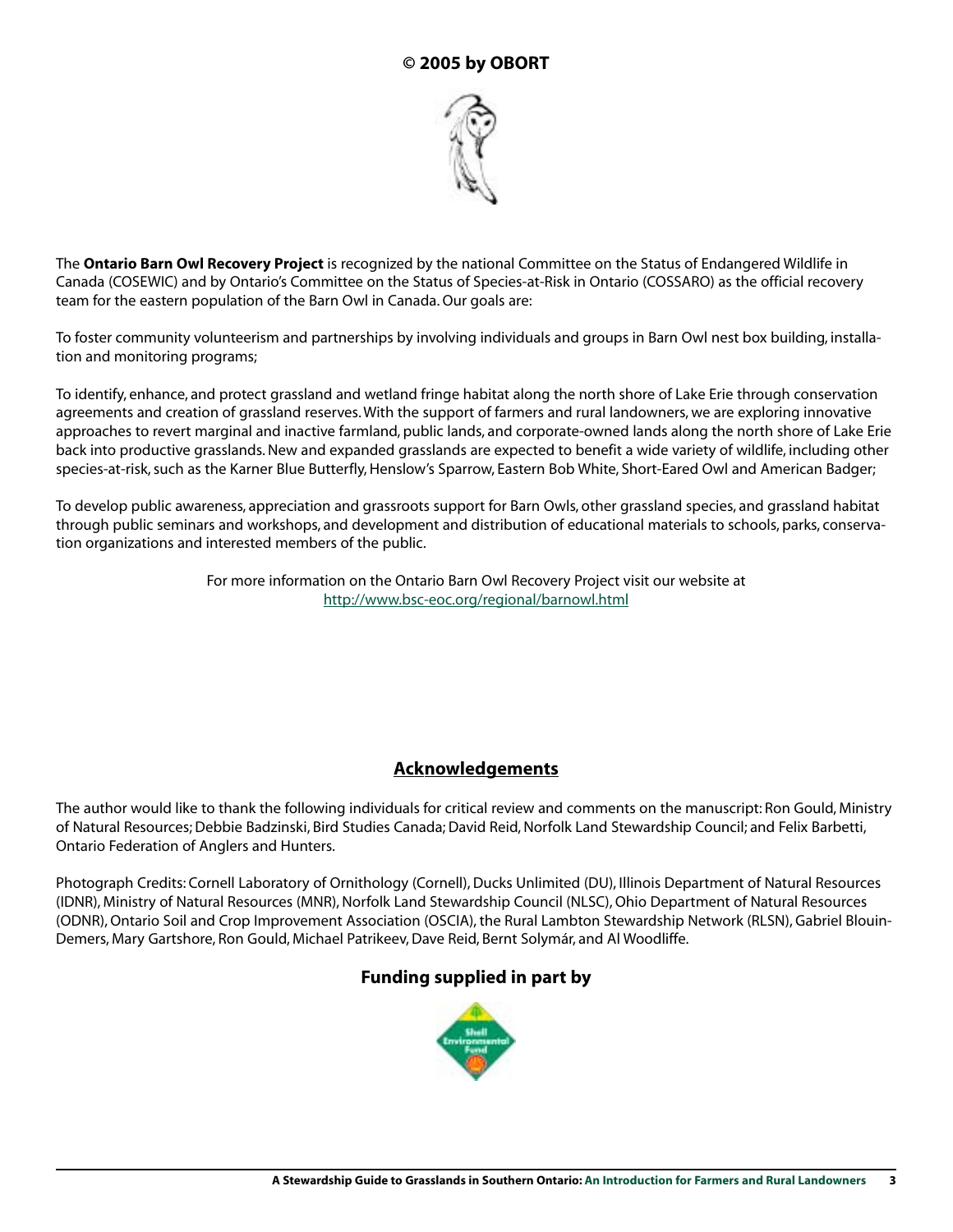## **Table of Contents**

- Introduction
- A Brief History of Grasslands in Southern Ontario
- Benefits of Grasslands
- Types of Grasslands
- Planning, Planting and Managing Your Grassland
- The Use of Warm Season Grasses for Livestock Grazing
- Conserving Grassland Birds on Farms
- Landscaping Farmlands for Wildlife
- Profiles of Some Grassland Species
- Species-at-Risk Associated with Grassland in Ontario
- Getting Help Sources of Information and Assistance
- Selected Resource Materials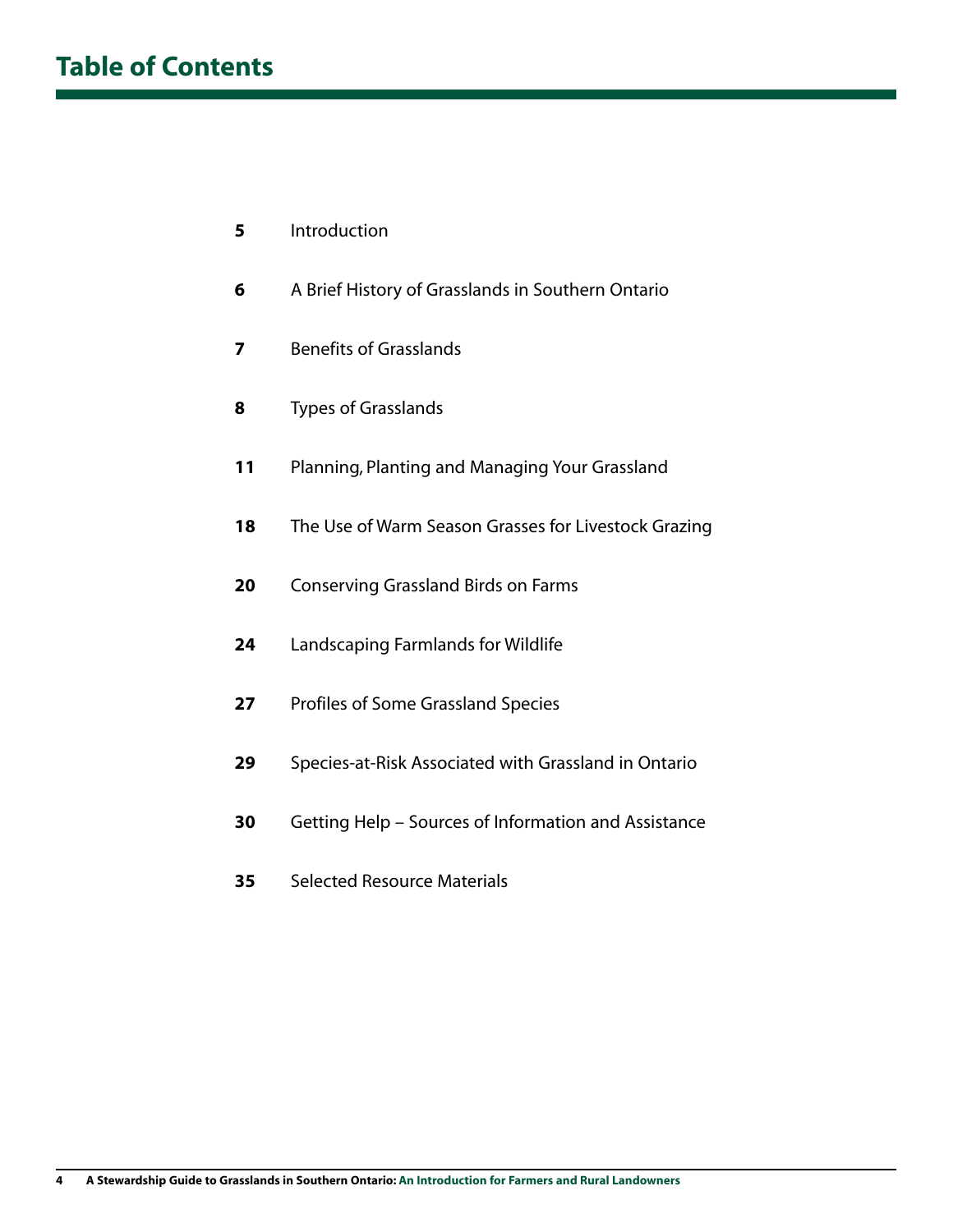Southern Ontario is a mosaic of farmland, woods, wetlands, roadways, rural dwellings, urban centres, and industrial land. Scattered throughout this landscape are grasslands – native, naturalized and agricultural. Grasslands are defined as habitats that consist predominately of grasses, forbs (herbaceous vegetation) and sedges. They represent unstable ecosystems that are in a "succession" stage towards a more stable ecosystem (e.g. forest). Succession depends on local, neighbouring seed sources, soil quality, type of original disturbance, topography etc. Prior to European settlement grasslands were maintained by fire, either from lightning strikes on dry vegetation or intentionally set by native peoples. Today controlled burns are used to maintain native prairie habitat, while agricultural grasslands are maintained by haying and by livestock grazing.

#### Grasslands are ecologically important as they support a tremendous diversity of plants

and animals, protect valuable soil resources from wind and water erosion, filter out toxins before they reach the groundwater, sequester carbon from the air, are used for grazing and winter feed for livestock and horses, can be converted into bio-fuels, provide seed stock for additional grassland plantings, provide shelter, food, and nesting opportunities for wildlife (including various species-at-risk), and offer recreational and tourism opportunities for humans.

This publication is intended as an introduction to grasslands and their stewardship in Southern Ontario. It is geared towards farmers and rural landowners, and provides insight into the value of grassland habitat in terms of environmental benefits, economic viability, and social wellbeing for rural landscapes and rural communities.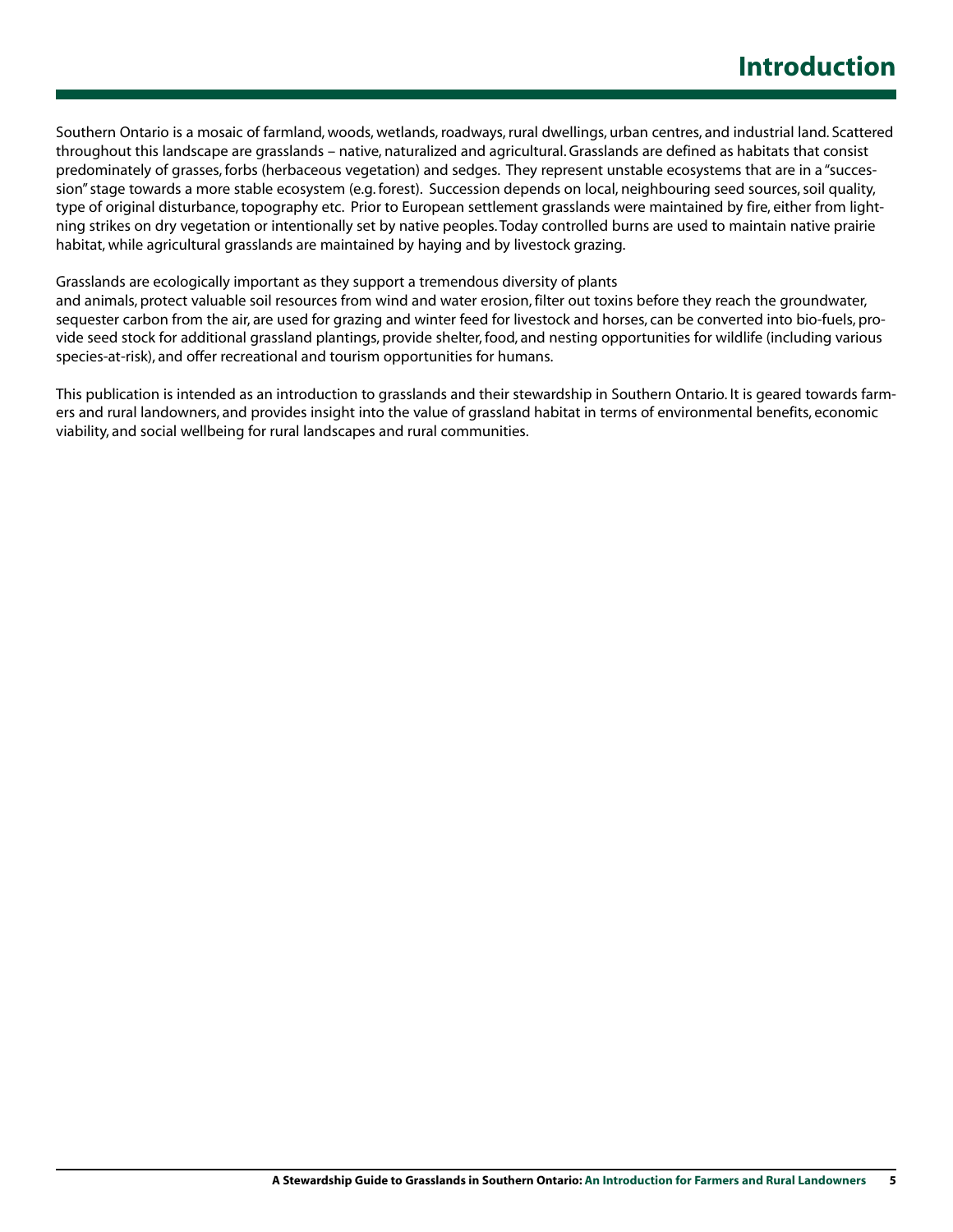## **A Brief History of Grasslands in Southern Ontario**

When most people think of grasslands they think of the Prairies, bison, tumbleweed, and prairie dogs. Few people realize that, despite being dominated by deciduous/mixed forest prior to European settlement, up to 10 % of Southern Ontario was once covered in tall grass prairie, oak and pine savannah, grassy wetland fringe habitat and meadows.

Two hundred and fifty years ago the landscape of southern Ontario began a massive transformation as forests were cleared by pioneers, eager to plant crops in the rich, fertile soils created by centuries of organic build-up from layers of dead vegetation on top of ancient glacial deposits. By the mid-1800's the early European explorers that first trekked and mapped southern Ontario would have been amazed at the transformation of the landscape…one of small, highly diversified farms, scattered woodlots, roads, hamlets, villages and towns. In rural areas much of the native forest and tallgrass prairie had been replaced with pastureland and hayfields, hedgerows and grassy ditch banks. A habitat conducive to very different species than those that roamed the great deciduous forests of the Great Lakes basin – species like Eastern meadowlark, bobolink, upland sandpiper, red-tailed hawk, great horned owl, meadow vole, cottontail rabbit, and great flocks of grackles and red-winged blackbirds. Wooden barns, found on every farm, provided shelter and homes for barn owls, rock pigeons, barn swallows, mice, raccoons and other opportunistic species that adapted well to the changing landscape.

Over the last 75 years the Southern Ontario countryside continued to change as farming became more mechanized and global market demands for food crops began to intensify. Smaller, diversified farms were swallowed up by larger, corporate farms, large tracts of land were planted to field corn and soybeans, sturdy steel farm buildings replaced old wooden barns, corn silos were abandoned for central storage depots. At the same time ongoing drainage of wetlands, urban sprawl and road construction associated with development began to accelerate. Many of our grassland species of plants and animals, especially those that have very specific needs as to grassland size, vegetation type/mix, and species composition, continue to decline as their habitat gradually shrinks and disappears.

The network of roads that criss-cross southern Ontario have negatively impacted species like American badger, black rat snake, Eastern fox snake, many turtle species and other wildlife. Older pesticides, like organophosphates and organochlorines, along with rodenticides used around farm buildings and orchards, have impacted many wildlife species. Adaptive and opportunistic predators, like raccoons, opossums and feral cats, have had a significant negative impact on grassland bird species.

Today, native grasslands (tallgrass prairie, oak savanna, wetland edges, etc.) are confined to small, isolated pockets across Southern Ontario. Some of these are on private lands or protected government lands, but most are on public land including old railroad lines and ditch banks. These small, isolated ecosystems are vulnerable to disturbance and pressure from invasive species. Many grassland species require a certain acreage of grassland for survival. All species require enough gene flow to keep their population viable. Isolated populations can face the risk of extinction and sustaining diversity is vital to saving these remnants.



Many species of wildlife, like this white-tailed deer, benefit from grassland habitat (A. Woodliffe)



The Altiman Prairie on Walpole Island, a remnant of a once larger tallgrass prairie habitat (A. Woodliffe)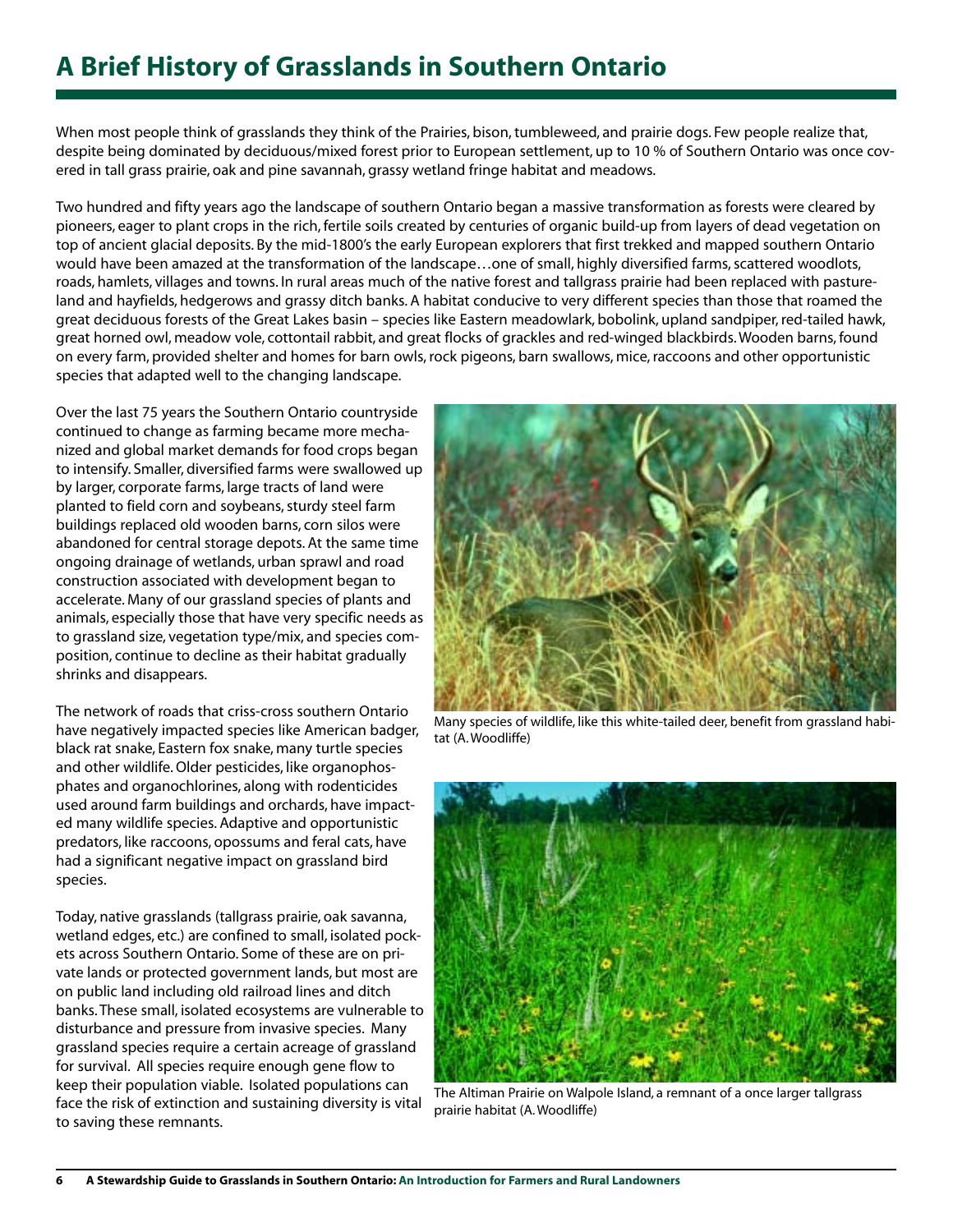## **Benefits of Grasslands**

- Grasslands provide wildlife habitat and increase biodiversity. Grasslands provide wildlife with shelter, nesting opportunities, hunting and grazing habitat, migration stopover areas for birds, and winter cover.
- Grasslands can be low maintenance alternatives to mowing on private properties, cemeteries, roadsides, hydro corridors, industrial lots, and retired farmland
- Grasslands promote healthy soils and diversity in soil life, conserve soil moisture and prevent erosion.
- Grasslands fix (take-up and store) carbon, helping reduce build-up of greenhouse gases in the atmosphere.
- Healthy grasslands can increase economic returns on your investment in time, labour and land (e.g. better quality feed for livestock).
- For the beef farmer sustainable grazing systems can produce heavier calves and for the dairy farmer more productive cows.
- Grasslands can add an extra source of income through hay and honey production, hunting, farm vacations, and eco-tourism opportunities (e.g. bird watching tours)
- Property values can increase with healthy grassland cover.
- Grasslands have educational value (e.g. farm demonstration site, schoolyard naturalization, etc.).
- Grasslands are aesthetically pleasing.



Grassed buffer along the James Berry Drain in Norfolk County (NLSC)



Wildflower meadows add aesthetic appeal to rural lands (B. Solymár)



Farmers maintain pastures and hayfields for their livestock (D. Reid)



Grasslands provide a diverse habitat for plants and animals (M. Gartshore)



Tallgrass communities, like this prairie on Walpole Island, support the highest biodiversity of flora and fauna of any grassland (A. Woodliffe)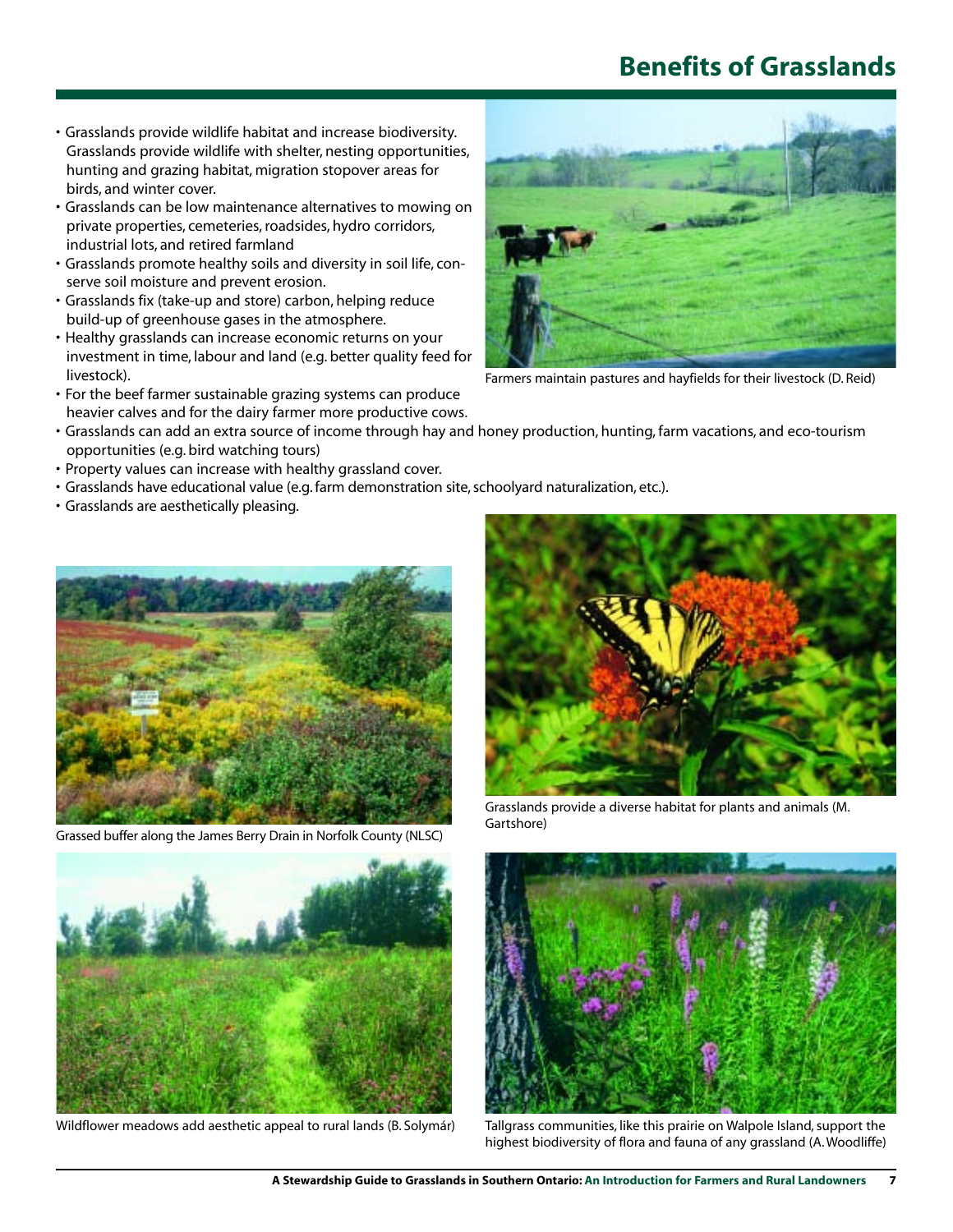## **Types of Grassland**

Southern Ontario's remaining grasslands are much more than land covered with grass. They are a network of interacting habitats, including open deciduous forest stands, tallgrass prairie and savannah, pastures and hayfields, old farm fields, stream corridors, scrub land, wetlands, roadsides, windbreaks, and fencerows. The following describe the main grassland types in our part of the province:

#### Meadow

Native meadows are warm, sunny clearings in forests, which consist of mixes of grasses and wildflowers. This type of meadow was



usually formed due to some natural disturbance, like fire, flooding by beavers or by wind, resulting in the clearing of woody species and allowing colonization of herbaceous plants and grasses. Meadows of this type are usually short-lived or transitional, and through years of succession will gradually convert back to forest. These native meadows can either be drier, upland meadows or wet meadows, occurring in floodplain areas.

Meadows provide sunny warm areas within forests and woods for various species of butterflies (satyrs, checkerspots, swallowtails, blues) to forage on wildflowers, and feeding areas for many forest birds (including wild turkey), small mammals, and deer. Wetter meadows consist of a variety of sedges, grasses and flower species and provide habitat for insects, toads, frogs, snakes, waterfowl and mammals

Meadow in autumn, Haldimand County (B. Solymár)

Most meadows found today in Southern Ontario are usually a result of either overgrown or abandoned farmland, or active efforts by farmers and rural

landowners to create this kind of habitat. If left undisturbed, the old-field meadow, common on abandoned agricultural land and along roadside ditches, will generally progress through several stages of succession, and will eventually fill in with shrubs and trees. Old-field meadows provide important habitat for many species, including grassland birds (like Eastern meadowlark, bobolink, mallards and ring-necked pheasant), rabbits, groundhogs, weasel and fox.

### Prairie and savanna

Prairies are native ecological communities made up of grasses, sedges and wildflowers (forbs). In Southern Ontario tallgrass prairie, which consists of warm-season grasses (e.g. big bluestem, indiangrass, and switchgrass) and wildflowers (e.g. coneflower, tall sunflower and prairie dock), is the major type of prairie. Savannas are similar to prairies in that they are grass and forb dominated communities, but they are scattered with 10% to 35% tree cover. Oak and hickory are the commonly associated tree species with savannahs in Southern Ontario.

Pre-European settlement, there were an estimated 830 square kilometres of tallgrass prairie and oak-hickory and oak-pine savanna spread throughout the Ontario landscape from Windsor to Peterborough. Their floral diversity makes prairies and savannahs favourable habitat to a wide variety of insects, herptiles, birds and mammals, including some species-at-risk (e.g. American badger, Karner blue butterfly, Northern bobwhite). Native peoples used prairies and savannas for hunting and actively "managed" these sites by setting fires to drive game and to attract wildlife to the new, green growth that resulted from burning the vegetation. Regular fires play



The rare wild lupine is only found in oak savanna habitats.

an important ecological role in prairies and savannas by suppressing non-native plants, adding nutrients to the soil from the rich ash, and naturally blackening the soil, which favours the growth of warm season plants. Fire management of prairies should occur at least every 3 years on established sites, or as needed for newly planted sites.

Today, only small, scattered remnants of tallgrass prairie and oak-hickory-pine savanna exist in Southern Ontario and active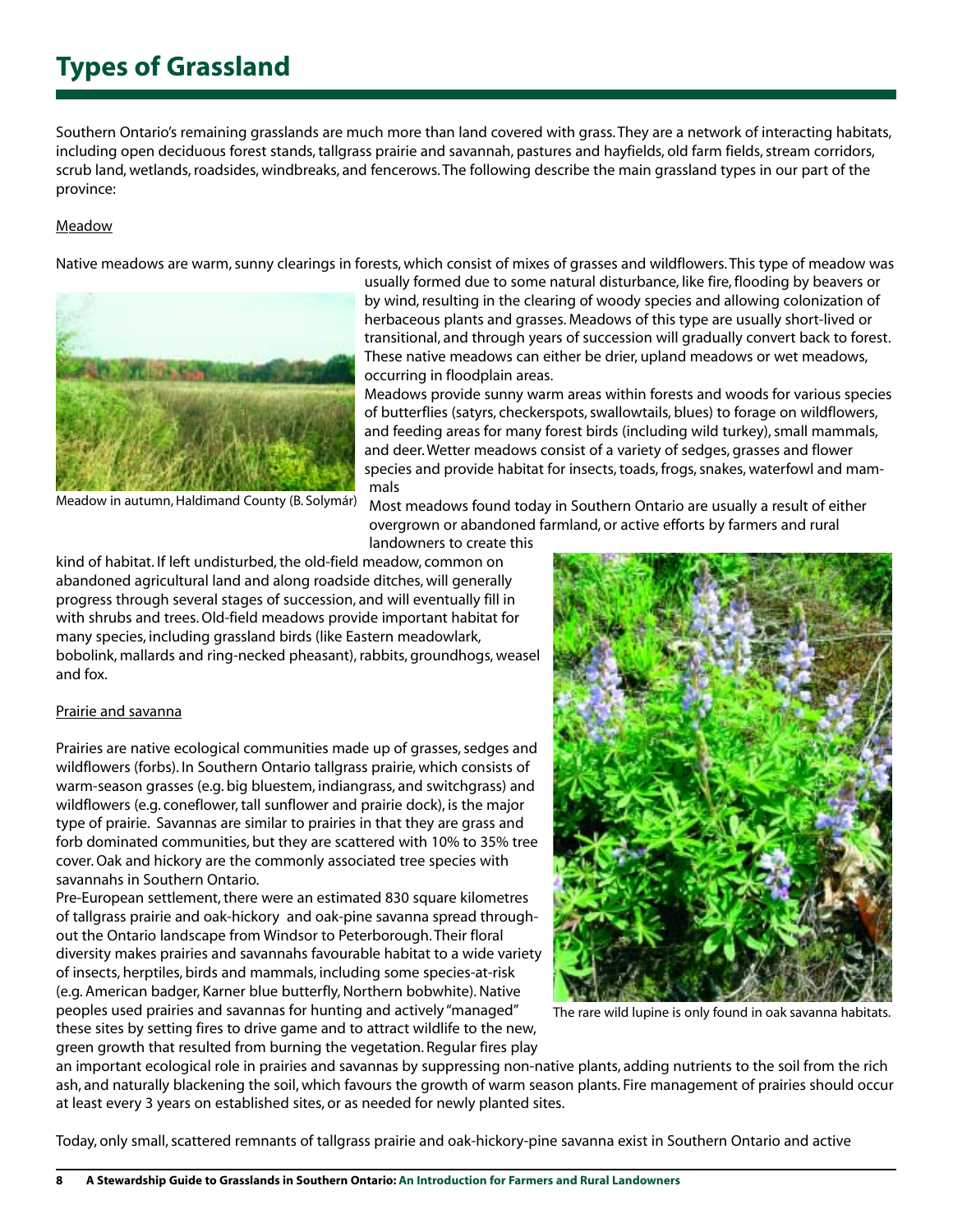efforts to preserve and protect these remnants are underway. Other efforts are aimed at creating or restoring additional patches of this unique habitat. Tallgrass prairies and savannas are recognized as the most endangered ecosystems in North America, but are among the most diverse, supporting hundreds of associated species of plants and animals where they still exist.

### Agricultural grassland

Presently, pastures and hayfields are the predominant types of grassland in Southern Ontario. In early colonial times, when every settler had at least some livestock, they were even more common than today. With the industrialization of agriculture much of our agricultural landscape has been converted to row crop production (e.g. corn, soybeans) and horticultural crop production (fruit and vegetables). However, livestock producers still maintain significant acreages of pasture and hayfields and hobby horse farms are also characterised by having these types of grasslands.

Pastures and hayfields used by Ontario farmers are classed as either unimproved or improved, and annual (forage) or perennial. Good management practices are the key to producing high quality graze for livestock. This means establishing a diversity of coolseason grasses (e.g. orchardgrass, meadow bromegrass, timothy, tall fescue) and legumes (e.g. alfalfa, clovers, birdsfoot trefoil), application of fertilizers, and rotational grazing practices.

Pastures and hayfields are important to many species of grassland birds that build their nests, feed, and seek shelter in pastures and hayfields. Some species nest along weedy borders, shrubby edges of fields and adjacent woodlots and use open fields to forage for seeds and insects. Predatory insects (dragonflies, praying mantids), raptors (hawks, kestrels and owls) and mammalian predators (badger, coyote, fox, weasel) also use agricultural fields for hunting. Pastures can also be important nectar sources for butterflies, honeybees and other bee species.

### Old Fields

Abandoned agricultural field, if not maintained, will go through a succession of stages beginning with mostly annual broad-leaf plants in the first year or two, and then gradually replaced by grasses in successive years. Goldenrod and asters will begin to increase in density over time and, eventually shrubs, like hawthorn and sumac, will become established. Brambles, wild rose and dogwood gradually add to the diversity.

These types of fields, especially in areas, where they are adjacent to other types of grassland, are extremely valuable for many species of wildlife, including insects, snakes, birds and mammals.



Hayfields offer habitat for many grassland and edge species (B. Solymár)



Abandoned farms will slowly revert back to scrubland and woodland (B. Solymár)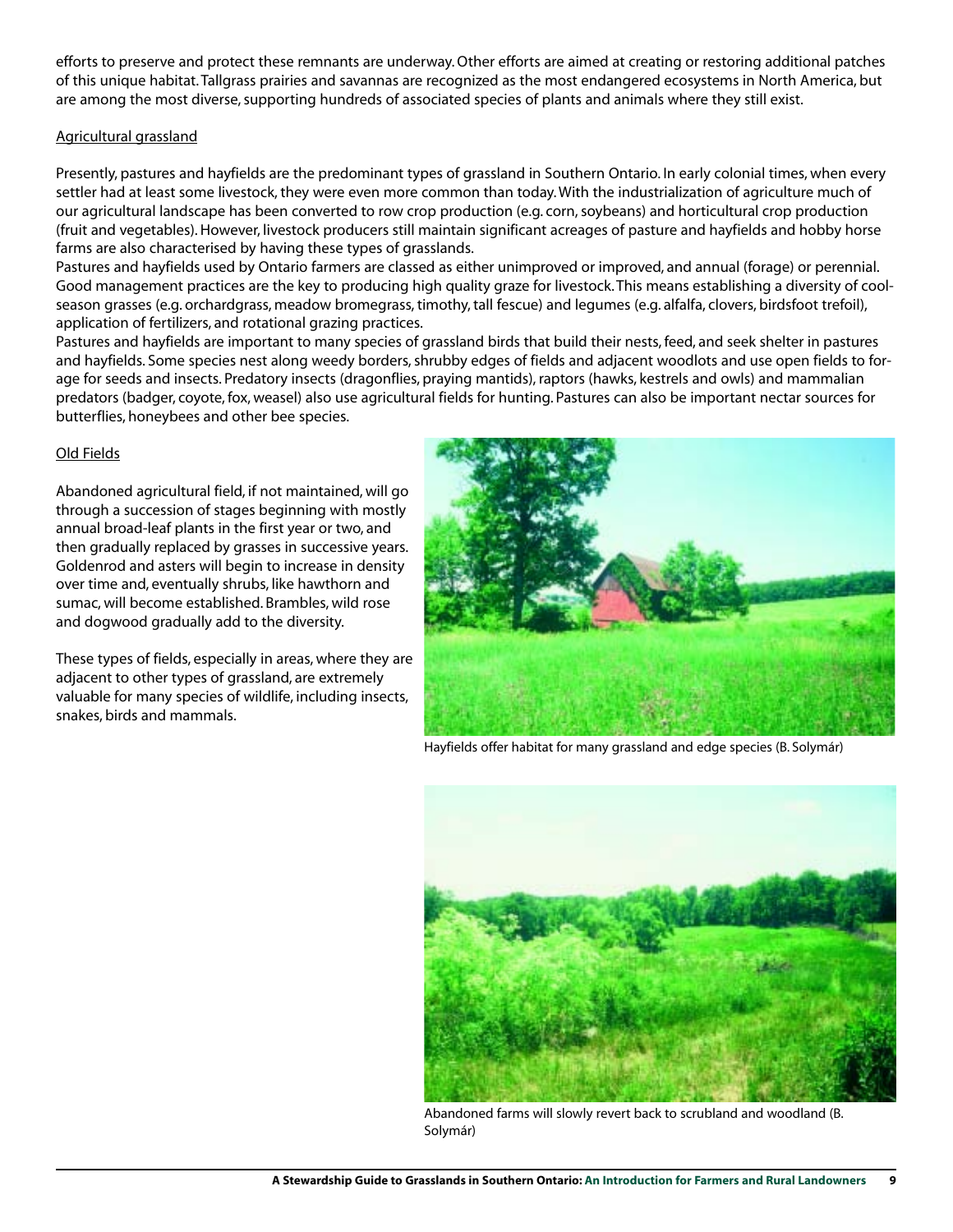## **Cool Season Grasses vs. Warm Season Grasses**

|                           | <b>Cool Season Grasses</b>                                                                                                                                                                                                                                                                                                                                                                                                                                                                          | <b>Warm Season Grasses</b>                                                                                                                                                                                                                                                                                                                                                                                                                                                                                                    |
|---------------------------|-----------------------------------------------------------------------------------------------------------------------------------------------------------------------------------------------------------------------------------------------------------------------------------------------------------------------------------------------------------------------------------------------------------------------------------------------------------------------------------------------------|-------------------------------------------------------------------------------------------------------------------------------------------------------------------------------------------------------------------------------------------------------------------------------------------------------------------------------------------------------------------------------------------------------------------------------------------------------------------------------------------------------------------------------|
| <b>Description</b>        | • Develop rapidly in spring and early summer<br>when cool nights follow warm days<br>• Tend to go dormant in hot summer weather<br>$(> 28^{\circ}C)$<br>• Growth resumes in late summer and early fall                                                                                                                                                                                                                                                                                              | • Develop most rapidly in summer when warm<br>nights follow hot days<br>• Often referred to as "bunch grasses" because<br>they grow in clumps<br>• Deep root systems allow prolonged drought<br>tolerance                                                                                                                                                                                                                                                                                                                     |
| <b>Examples</b>           | Timothy, perennial rye, orchard grass, Canada<br>wild rye, fescues, bromes                                                                                                                                                                                                                                                                                                                                                                                                                          | Switch grass, big bluestem, little bluestem, Indian<br>grass                                                                                                                                                                                                                                                                                                                                                                                                                                                                  |
| <b>Companion species</b>  | Pastures and hayfields: Red clover, white clover,<br>ladino clover, aslike clover, alfalfa<br>Meadows: Native wildflowers, ox-eye daisy,<br>poppies, cosmos                                                                                                                                                                                                                                                                                                                                         | Bergamot, coreopsis, native asters, blazing stars,<br>black-eyed susan, tall sunflower, butterfly milk-<br>weed, coneflowers, sunflowers, wild lupine                                                                                                                                                                                                                                                                                                                                                                         |
| <b>Wildlife Value</b>     | Pastures and hayfields: Intensively managed<br>pastures and hayfields cut more than twice per<br>season do not provide much habitat for wildlife.<br>However, low maintenance pastures and those<br>used on a rotational basis provide good habitat.<br>Meadows: Provide excellent food and cover for<br>a wide variety of species including American<br>goldfinch, bobolinks, meadowlarks, red-winged<br>blackbirds, pheasants, cottontails, meadow<br>voles, red fox, garter snakes, and insects. | Native tallgrass prairie and oak savanna support<br>the highest diversity of wildlife of any grassland<br>type. Species include Karner blue butterfly, great<br>spangled fritillary, Northern true katydid, Eastern<br>fox snake, grasshopper sparrow, savanna spar-<br>row, Northern bobwhite, American badger, prairie<br>deermouse, and short-tailed weasel.<br>In addition to their importance for green vegeta-<br>tion and seeds, warm season grasses offer excellent<br>winter cover for game birds and small mammals. |
| <b>Cost to Establish</b>  | Relatively inexpensive                                                                                                                                                                                                                                                                                                                                                                                                                                                                              | Expensive                                                                                                                                                                                                                                                                                                                                                                                                                                                                                                                     |
| <b>Establishment Time</b> | Rapid establishment (1 growing season)                                                                                                                                                                                                                                                                                                                                                                                                                                                              | Slow establishment (2 to 3 years)                                                                                                                                                                                                                                                                                                                                                                                                                                                                                             |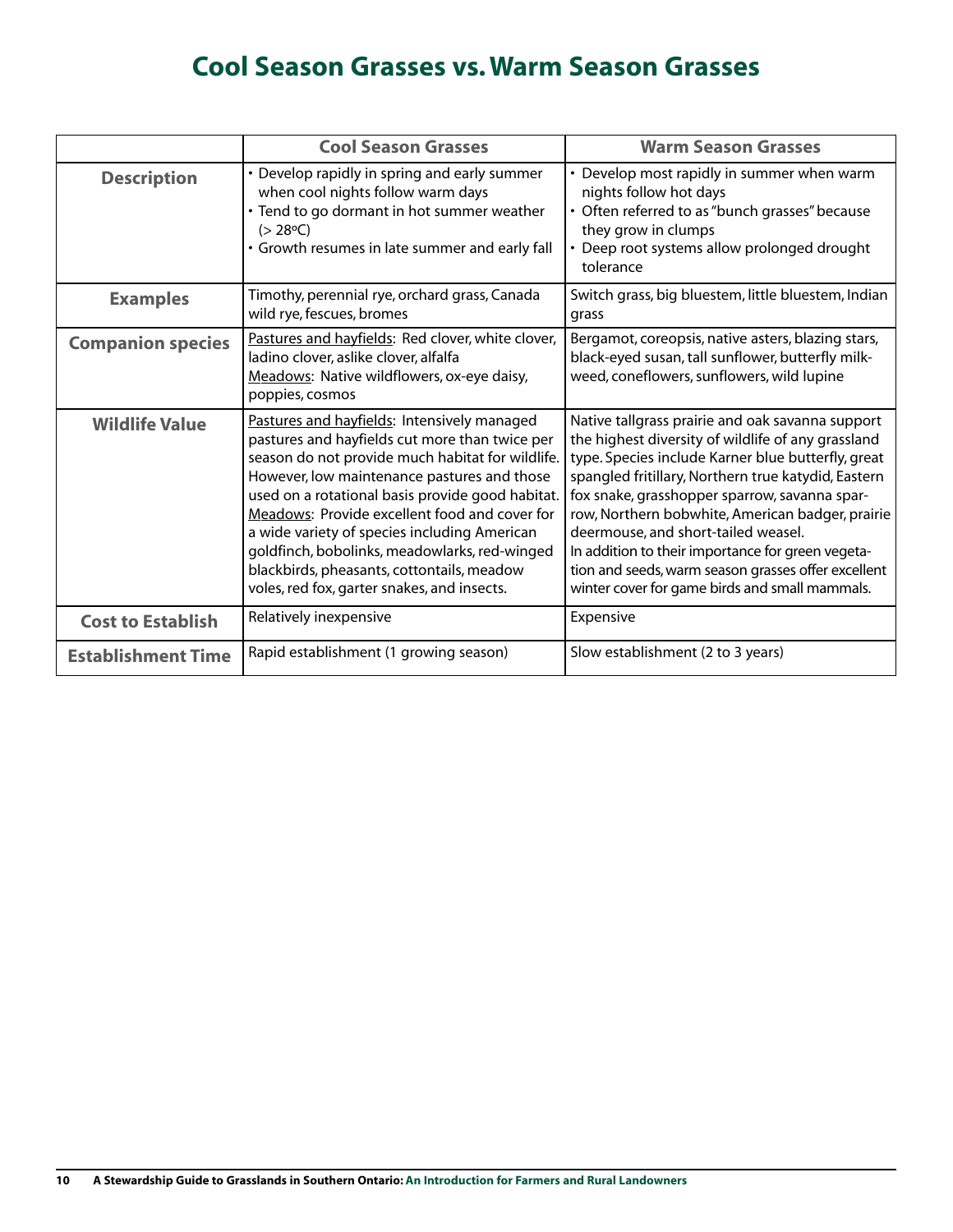## **Planning, Planting and Managing Your Grassland**

There are a number of key steps in developing and managing your grassland planting. These steps ensure that the design and uses for your grassland are well planned prior to making any financial, labour or time commitments and that you are well informed about the type of grassland planting best suited to your needs.

Identify your goals for establishing grassland habitat. There are many reasons for planting grassland, which include:

- Creating wildlife habitat for recreational (e.g. hunting, birding, etc.) or economic reasons
- (e.g. educational farm tours, wildflower honey or native seed production, etc.).
- Livestock feed production or pasturing.
- Maintaining a hobby horse farm
- Restoring a natural plant community such as tallgrass prairie.
- Using plants for erosion control or buffer strips around water bodies.
- Creating a low-maintenance landscape to reduce mowing costs/time.
- Providing educational opportunities for school children
- Plantings to be used for ecological research or demonstration sites.
- Establishing a wildflower/prairie planting for purely aesthetic reasons.

Often the goals are multi-fold and several of the above will apply to your reasons for establishing grassland.



Grassland plantings may be large (left, B. Solymár) or may simply provide a buffer between agricultural fields (right, MNR)

## **Develop a site plan**

A site plan provides you with a blueprint for your grassland planting project. It aids in making decisions on the cost and labour involved, the type of plants you select, how you will prepare the land for planting, the equipment required, and how you will maintain the grassland planting.

Steps in developing a site plan:

Step 1. Determine any limiting factors that may affect type, diversity and size of

your planting, i.e. soil type (e.g. sandy, sandy loam, clay), moisture/drainage, past and existing uses (Note: some herbicides used in row crop production, i.e. atrazine and Pursuit, can adversely impact germination of grasses and forbs planted in subsequent years. Step 2. Determine the size of your proposed planting – this will help you determine the amount of planting material (seeds, transplants) needed, the equipment required and the cost and labour involved.

Step 3. Draw a map of your site which shows existing natural features (adjacent woodlots, water courses, drainage patterns, roads, buildings, hydro lines, and neighbouring land uses – these are all considerations to take into account when planning your planting.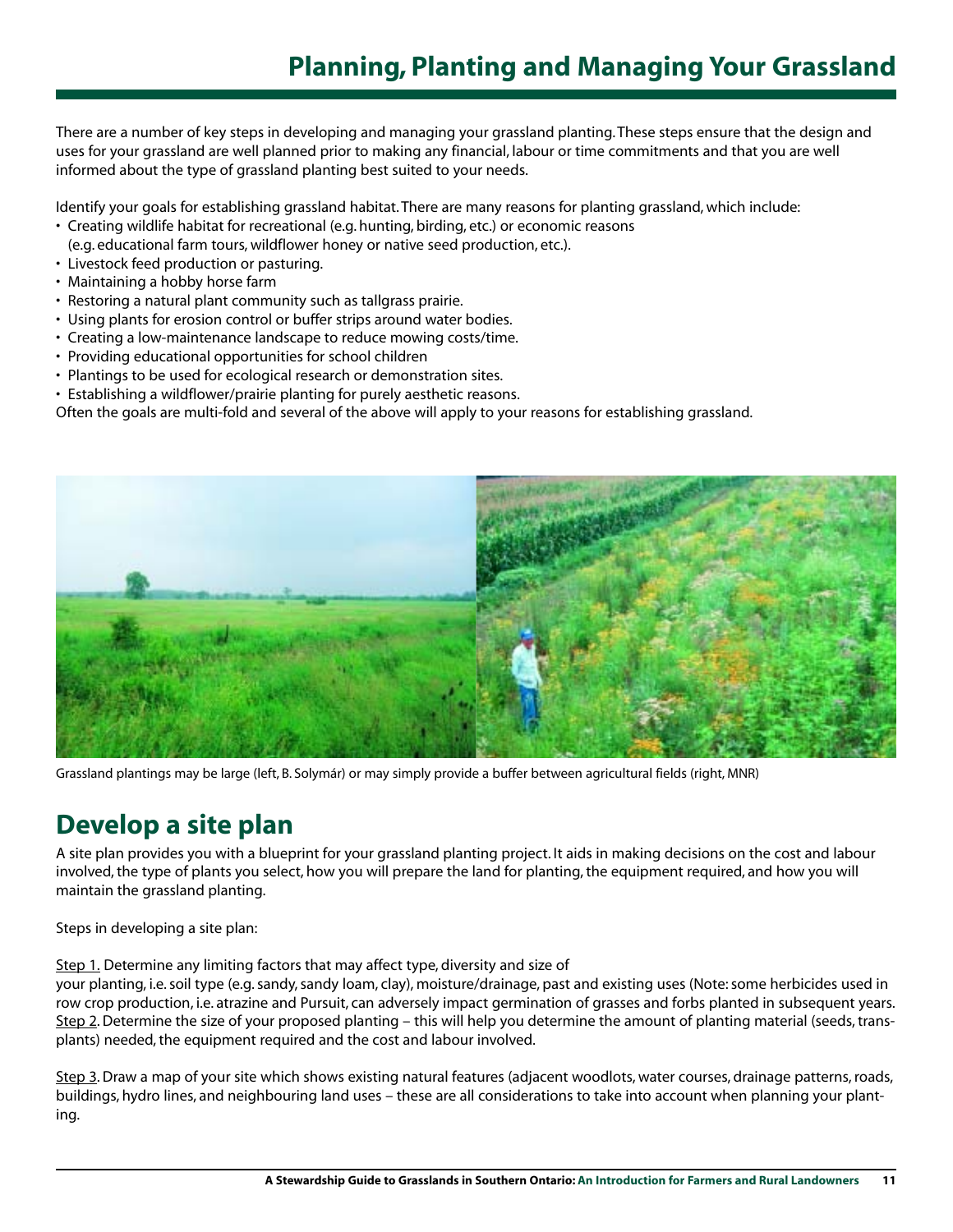Step 4. Develop a planting plan – this may be as simple as deciding on a standard grass/legume mix for a hayfield or pasture based on your soil type, geographic area and the livestock the grassland is intended for. Alternately, if planting a tallgrass prairie or a diversified planting of different grass/forb species, the planning becomes more complex. When planting a prairie try to use native seed stocks (preferably locally sourced), ensure specialized planting equipment is available, and consider the site in terms of the potential for future burns to maintain the integrity of the prairie.

When planting grasslands with wildlife habitat in mind, remember that planting more than one kind of grass will provide a variety of grass heights and density, which creates good nesting habitat for waterfowl, game birds, and song birds. Mixing in legumes in cool season plantings and wildflowers in warm season (tallgrass prairie) stands will encourage insects, which, in turn, will provide food for wildlife. Stiff-stemmed legumes and wildflowers provide perching sites for meadowlarks, sparrows and other birds, as well as foraging opportunities for downy woodpeckers and other insect-eating birds. The wildflowers also offer a source of nectar for hummingbirds, butterflies and bees.

The species of grasses, legumes and wildflowers that you establish depends on soil type, texture, depth, and fertility. Certain grasses and legumes grow better on dry, sandy sites, while others thrive on wetter sites. Warm season grasses, for example, tend to grow best on sandy, well-drained sites, while most cool season grasses perform better on well-drained sandy loams. Many warm-season prairie species are very low nutrient and drought tolerant, so may be a good choice for stabilizing and amending unproductive soils.



Wildflowers provide nectar and pollen for insects and hummingbirds (B. Solymár)



Warm season grasses provide winter cover for many species of wildlife (M. Patrikeev)



The Northern Bobwhite prefers grassland habitat with a diverse mix of taller and shorter species (Cornell)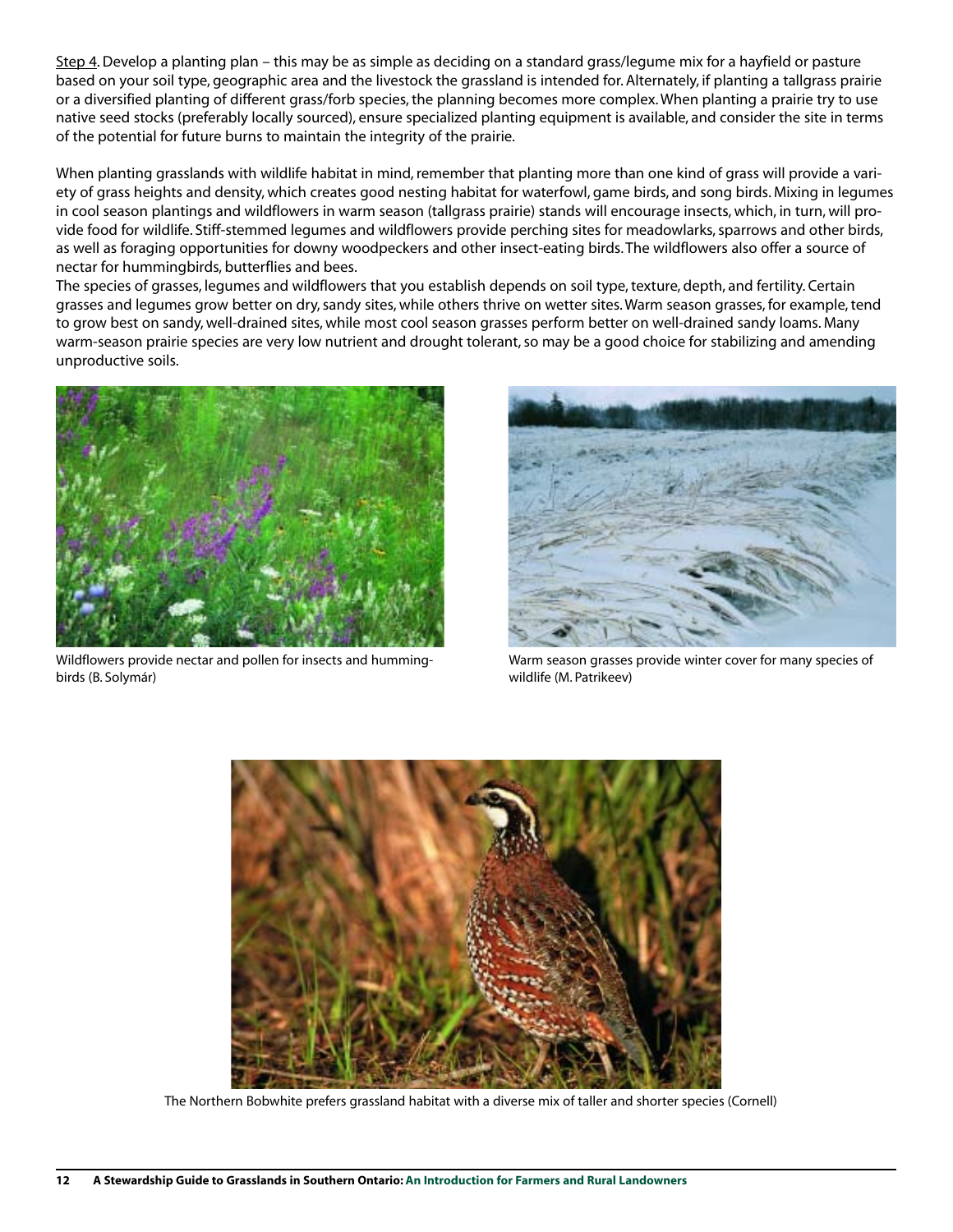## **Some Common Plant Species for Grassland Plantings**

### **Cool Season Grasses**

Canada wild rye (native) Redtop (native) Timothy Orchard grass Meadow foxtail Tall fescue Perennial ryegrass

## **Legumes**

Round-headed bush-clover (native) Showy tick-trefoil (native) White clover Red clover Sweet clover Alsike clover Ladino clover Alfalfa Birdsfoot trefoil

### **Native Warm Season Grasses & Sedges**

Big bluestem Little bluestem **Switchgrass** Indiangrass Fox sedge Bristly sedge Sand dropseed

#### **Native Wildflowers**

Black-eyed susan Wild strawberry New England aster Dense blazing star Butterfly milkweed Wild bergamot Gray goldenrod Tall sunflower Evening primrose

Besides soil considerations, other site conditions to consider are drainage and erosion concerns and potential weed problems. For farmers, weed seed movement into cropped fields adjacent to meadows may be of concern if meadow grasses are allowed to seed on a regular basis. Nuisance wildlife may also be a concern in this type of situation. Seed cost may be a consideration. Warmseason grass and wildflower seed are more expensive than cool-season grass seed.

Soil amendments are recommended prior to planting hayfields or pastures for use in commercial livestock operations and for hobby farms (e.g. horse, sheep). The use of well-composted manure or green manure (plow-down) crops adds organic matter and nutrients to the soil. A balanced chemical fertilizer mix can also be applied based on soil test results. For additional information on preparing fields for pasture and hay production see the Ontario Ministry of Agriculture and Food's publications, *Pasture Production* (Publication 19) and *Forage Production* (Publication 30).

To increase the value of grasslands for wildlife, especially smaller sites of 5 to 20 acres, locate them near other grassland habitat, such as hayfields, pastures, wetlands, or grassed corridors (e.g. ditch banks, stream buffers). The larger the grassland the better – 10 acres in better than 5 acres, 20 acres is better than 10 acres, etc. If a larger grassland is not an option then try to minimize attracting edge-loving predators like raccoons, opossums, hawks and skunks, and from bird nest parasitism by brown-headed cowbirds by placing the grassland at least 20 metres from hedgerows, woodlots and large trees.

If planting for recreation or aesthetic purposes, choosing a species list for planting a prairie or meadow can be a fun and rewarding exercise. The more diverse (use of multiple species of grasses, sedges and wildflowers) the chosen mixture, the more species of animals the planting will attract and the better the planting can respond to droughts, water logging and harsh winters. A general recommendation for ratios of grasses to wildflowers is 50:50 for tallgrass prairie and a minimum 30% grasses and sedges for meadows.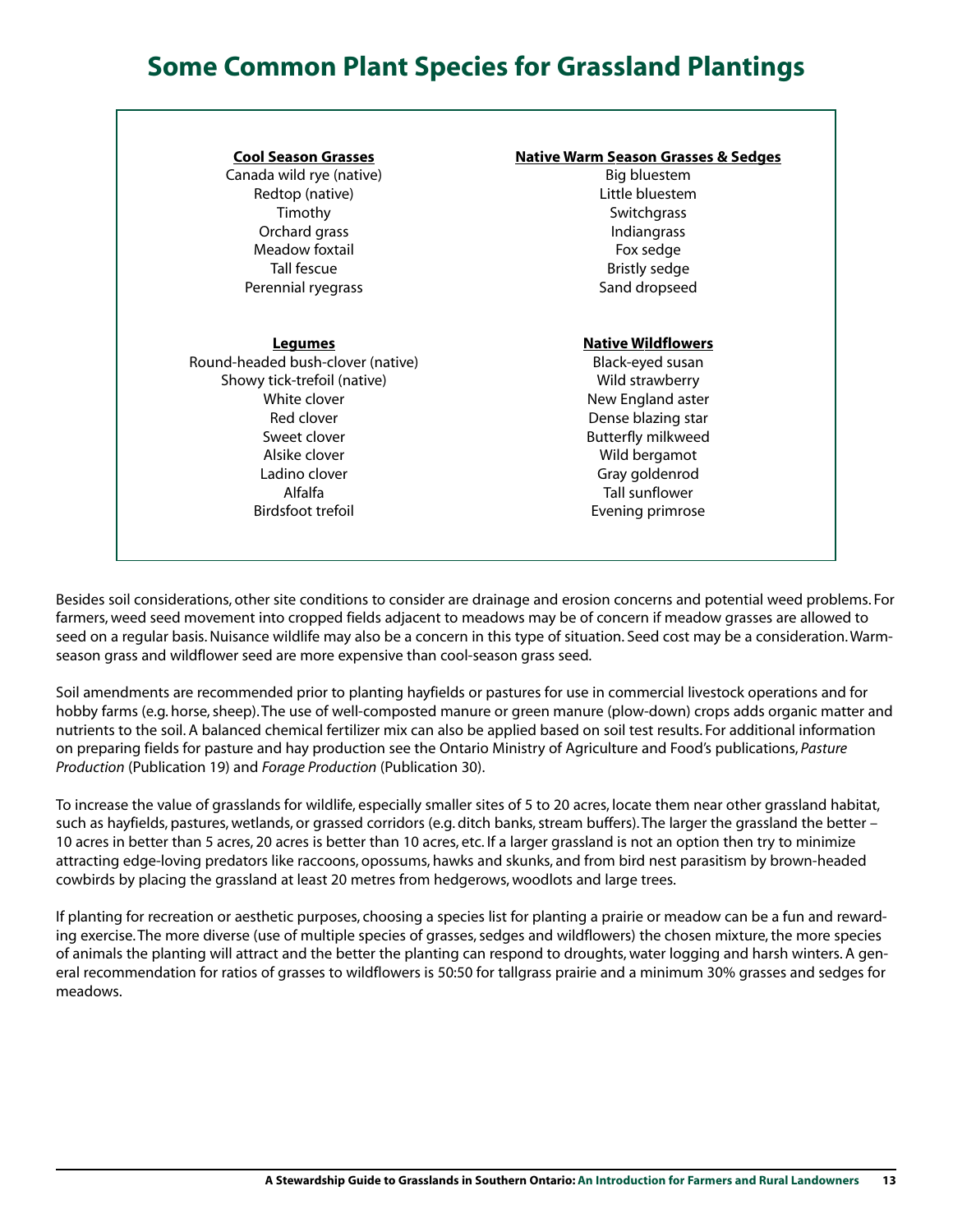## **Preparing the Land**

Site preparation is an important prerequisite to any grassland planting – be it agricultural/hobby farm (hayfield, pasture) or conservation/recreation (meadow or prairie). Eliminating undesirable vegetation prior to planting your grassland reduces competition from aggressive introduced plants like quackgrass, Kentucky bluegrass and crabgrass. As a general rule of thumb work on field preparation should be at least one year before any planting is to be done. Only repeated tillage and/or herbicide application will help destroy the seed bank in the soil.

Burn-down herbicides (like Round-up) are the easiest and often cheapest way to remove unwanted vegetation from your field. However, they do tend to have environmental impacts (especially soil and water), which is not acceptable to some people. Glyphosate-based herbicides, such as Roundup, are broad spectrum (kill grasses and broadleaf plants) and are generally considered the most benign, with little harmful impacts on the environment.

Non-chemical methods to remove unwanted vegetation include repeated tillage of the land over a growing season. This technique also has environmental impacts as ground can become compacted and soil may lose its structure with repeated use of heavy machinery.

## **Seeding**

What species of grasses, legumes and/or wildflowers you decide on depends on what the use of your grassland is intended for, as well as site conditions. Some general guidelines are provided below:



Seed for establishing native tallgrass prairie should be locally sourced (A. Woodliffe)



Drill seeders are used for planting tallgrass prairie (RLSN)



Emerging warm season grass seedlings (RLSN)

| <b>Planting Type</b>     | <b>General Seeding Rate</b>                                    | <b>Comments</b>                                                                                                                                                                                                                                                                                                                                                                                                                                                                                                                                 |
|--------------------------|----------------------------------------------------------------|-------------------------------------------------------------------------------------------------------------------------------------------------------------------------------------------------------------------------------------------------------------------------------------------------------------------------------------------------------------------------------------------------------------------------------------------------------------------------------------------------------------------------------------------------|
| <b>Tallgrass Prairie</b> | 13 kg/Ha (9 Kg grass, 4 kg of wildflowers)                     | This guideline refers to drilled seeding. For broadcasting,<br>double the rate.                                                                                                                                                                                                                                                                                                                                                                                                                                                                 |
| <b>Meadows</b>           | 13 kg/Ha (7 Kg grass, 6 kg of wildflowers)                     | Adjustment of the grass: wildflower ratio accommodates for<br>various desired purposes (e.g. wildflower meadow, grassland<br>bird habitat, attracting butterflies, honey production, etc.)                                                                                                                                                                                                                                                                                                                                                      |
| <b>Pastures</b>          | 8-21 kg/Ha,<br>depending on soil drainage<br>and intended use? | Soil drainage (well drained, moderate drainage, fair to poor<br>drainage) has a major influence on pasture seed mixture<br>selection. Intended use of the pasture (e.g. close grazing,<br>rotational grazing, horse paddock, hay production) also<br>impacts the decision on what grass and legume mix to use.<br>For recommendations on pasture mixes and seeding rates<br>refer to the OMAF publications, Publication 19 - Pasture<br>Production; Publication 30 - Forage Production and Publication<br>811 - Agronomy Guide for Field Crops. |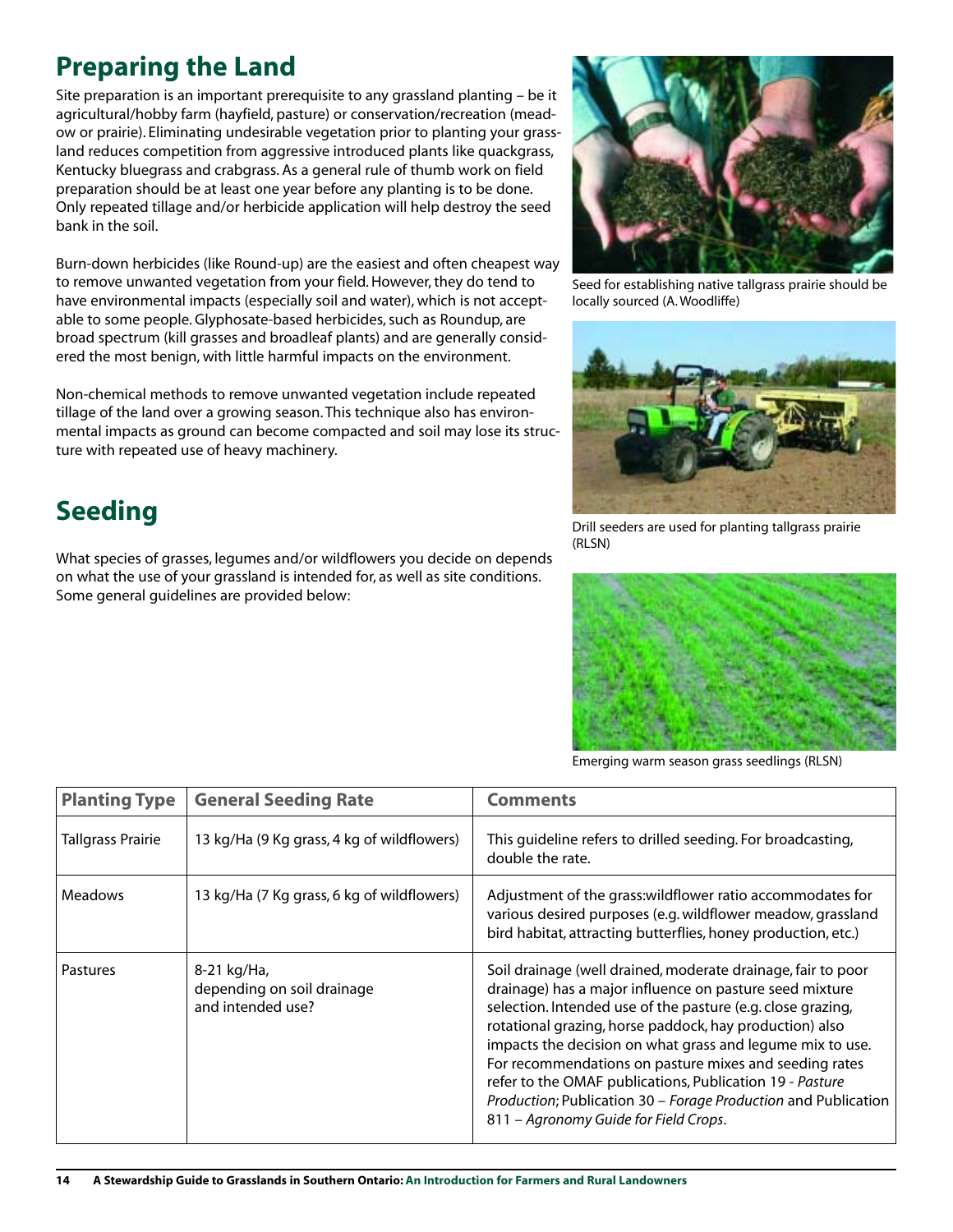## **Managing Grasslands**

Grasslands, once established, must be managed to ensure the integrity of the grassland and prevent it from growing into scrubland or forest over time. Depending on the type and the use of your grassland, there are 3 practices to keep grasslands habitats healthy and productive: mowing/haying, burning, and grazing.

### **Mowing**

Mowing is an effective means of reducing woody plant growth, but the cut vegetation will cover much of the bare ground. Generally, residual vegetation is undesirable as it leads to an excess of nitrogen that will encourage weed growth. Removing thatch will also leave



Several techniques are available to minimize negative impacts of haying operations on nesting birds

bare spots that will allow the sun to heat the soil, encouraging seed germination of desirable species. If your goal is conservation and wildlife habitat (i.e. to encourage ground nesting of ducks and songbirds) residual cover in spring is considered beneficial; however, too much residual vegetation can make it difficult for chick of some species, like the Northern bobwhite, to move about.

A rotational system is important to ensure that varying grass heights and densities exist so that all species have the habitat they desire at all times. It is best if mowing is combined with an occasional prescribed burn, as the burn will rid the site of unwanted ground cover.

The timing of mowing is quite important and depends on grassland bird nesting times, which occur from May 1 through late July, and grassland types. If the purpose of mowing is to safeguard bird populations, mowing times should be regulated to occur after fledging time. If possible, avoid mowing before late July, or early August, as mid-season cutting decreases fledgling and nesting success. However, do not leave mowing until too late in the growing season as this will have a negative impact on plant species composition and growth as they are storing and preparing for winter. Grassland areas that are mowed in mid-summer will usually have time to recover and produce valuable seed sources and cover for over-wintering wildlife.However, if weeds are not a problem, or if springtime conditions, such as wet ground, inhibit mowing, management can be postponed until late in the fall, after plants have set seed. Unfortunately, this can pose a problem to wildlife searching for seed sources and leaves a less attractive (low cover) field over the winter season. Again, plant litter should be removed to so that the growth of desirable species is not inhibited by thatch.

If the intent of the grassland is for hay production it may be necessary for farmers to harvest high quality forage before nesting activities are completed. In these situations, you can take a few precautions to reduce negative impacts. Fields can be mown in a spiral pattern, starting in the centre of the field and working outwards. This allows adult and fledged birds to escape to the edge of the field. Rotating mowing of different areas throughout the season will allow habitat to be available at all times. Night mowing should be avoided, as nesting birds will be less likely to move from their cover. Harvesting equipment can be equipped with flushing bars so that nesting adult birds can escape harm. No spring or summer mowing should be practised in strip cover areas, if those sites may represent the only nearby opportunity for grassland nesting birds.

Roadsides should be left relatively undisturbed. If weed problem becomes a concern, spot mowing and herbicide use is recommended. Periodic mowing may be necessary to prevent growth and encroachment of woody shrubs and seedlings, but grass may be cut at 10-12 inches height to reduce disturbance to desirable plants. If extensive mowing is required, it is best to wait until after August 1.

Mowing is similar in tallgrass prairie plantings, but should occur in late fall, once grasses and forbs have set seed and the birds have finished nesting. If possible, cut stems should be removed. A rotational system should be implemented to ensure some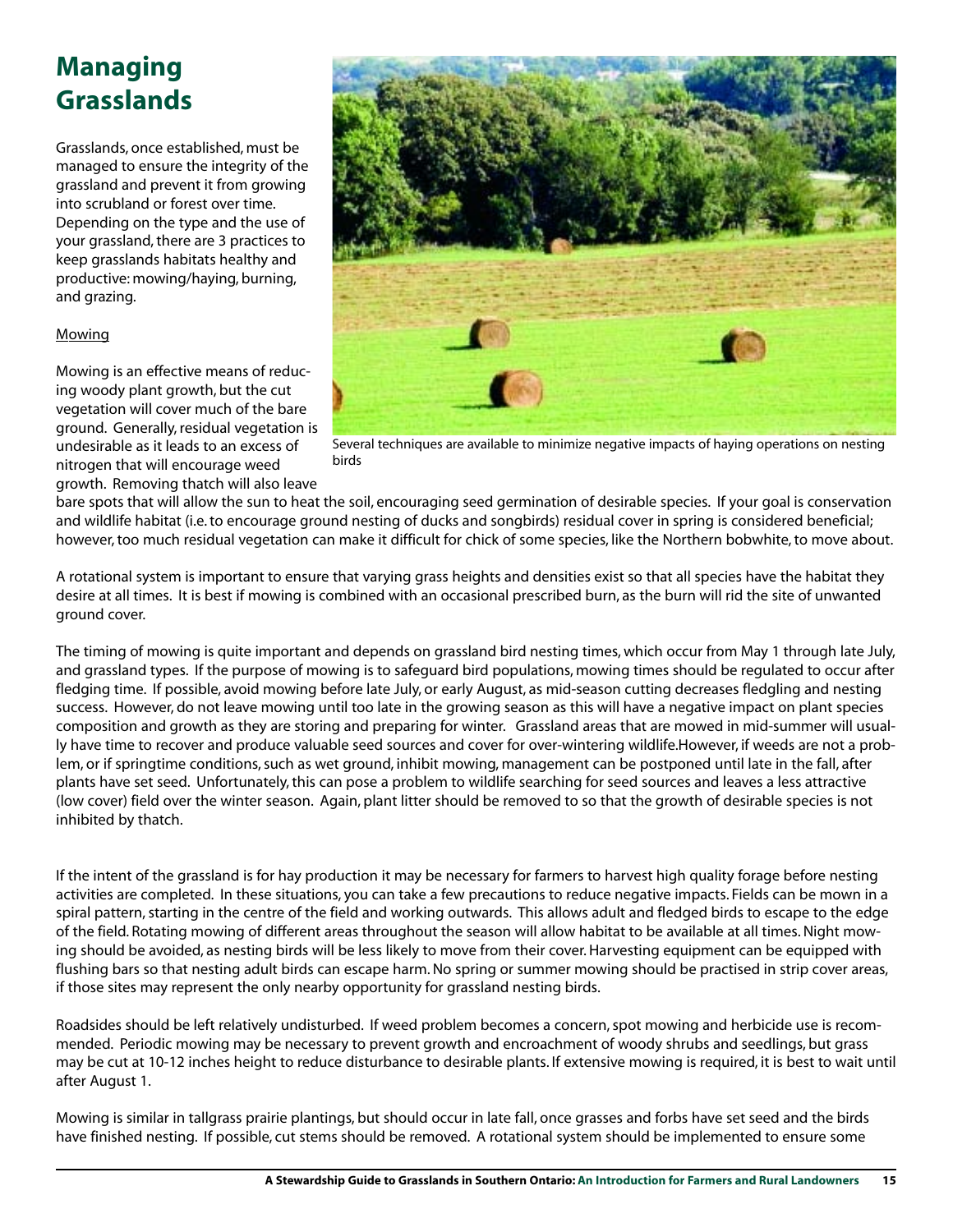unmowed habitat is available at all times. Native species, such as warm season grasses, are particularly valuable to wildlife as they provide winter cover that stands up better to wind and snow than cool season species.

### Burning

Burning has long been a traditional method of controlling and maintaining grasslands. There is evidence to indicate that the First Nations people intentionally set fires to rejuvenate the prairie ecosystem, and that drought conditions and lightning strikes were also conducive to the natural fire cycle that was essential to keep grasslands open and thriving.. Burning is beneficial to prairie plants, as blackening of the soil allows more rapid warming. The occasional disturbance can also help develop a "seed bed", as well as induce flowering and seed production.

As with mowing, the timing of burning is very important. Spring and Fall burning have proven to be the most beneficial in southern Ontario – particularly March thru late April or September to first snow cover.

If managing grassland that is greater than 100 acres, 20-30% should be burned annually in rotation. If managing smaller, isolated grasslands, a larger percentage of the area, not exceeding 50-60%, should be put on rotation. If there are a



Tallgrass prairie benefits from burns every 2 to 5 years (A. Woodliffe)

few small neighbouring grasslands, a burning regime should be set up that rotates between them.

Generally, prescribed burns should take place every 5-10 years. However, if the purpose of the prescribed burn is to keep exotic species at bay, burns may be held more frequently (2-5 years). Additionally, if a particular problem occurs, for example a highly invasive plant, then additional burning may be practical.

Potential risks of relying too heavily on prescribed burning (annually) can break down the soil, reduce availability of some soil nutrients to plants and can increase weed growth. Burning with the purpose of getting rid of old growth can also lead to problems. Weeds may grow more vigorously. Erosion may become more pronounced if there are too many bare patches, leading to higher frost, resulting in more runoff with the spring melt. If bare patches of ground predominate, leave spring burning until the following year. Mowing would be a good option here.

Natural firebreaks (e.g. roads, streams, frequently mowed areas) are ideal. If there are no natural firebreaks, a 1.5 to 2-metre border should be mowed short or tilled to bare soil. This strip should be clean of plant litter, and should be well soaked. A professional should be contacted before conducting a prescribed burn. Remember that local fire laws must be obeyed. Be sure to be safe – watch the weather, contact local authorities and a burn specialist.

### *Burning Tips*

Contact a professional for sound advice and safety procedures

Contact municipal authorities for applicable permits and neighbours to inform them of the time and location of the prescribed burn

Prepare area well

Ensure that firebreaks are well established. If natural firebreaks do not exist (i.e. roads, streams), they should be established Mow a 1.5-2 metre strip, remove all leaf litter and wet area down well

Ensure a larger strip around buildings

Shrubs and the trunks of those trees that you wish to save can be wrapped in aluminium foil or siding (shiny side out) Smaller plants may be protected by a thorough soaking, or by placing clay pots over them

Burns should be conducted early in the morning to avoid high winds (less than 2 kilometres/hour), but after dew on vegetation has dried. The direction of the wind is important to note as well. A quickly moving fire with a relatively low temperature will generally result from burning with the wind, whereas burning against the wind will result in a slower, higher temperature fire. These slower fires can more dangerous to desirable plants, but are much more effective at ridding an area of unwanted woody material. Regardless, it is imperative to ensure that a reliable water source is within reach and that there are enough people there to assist in maintaining the fire if necessary.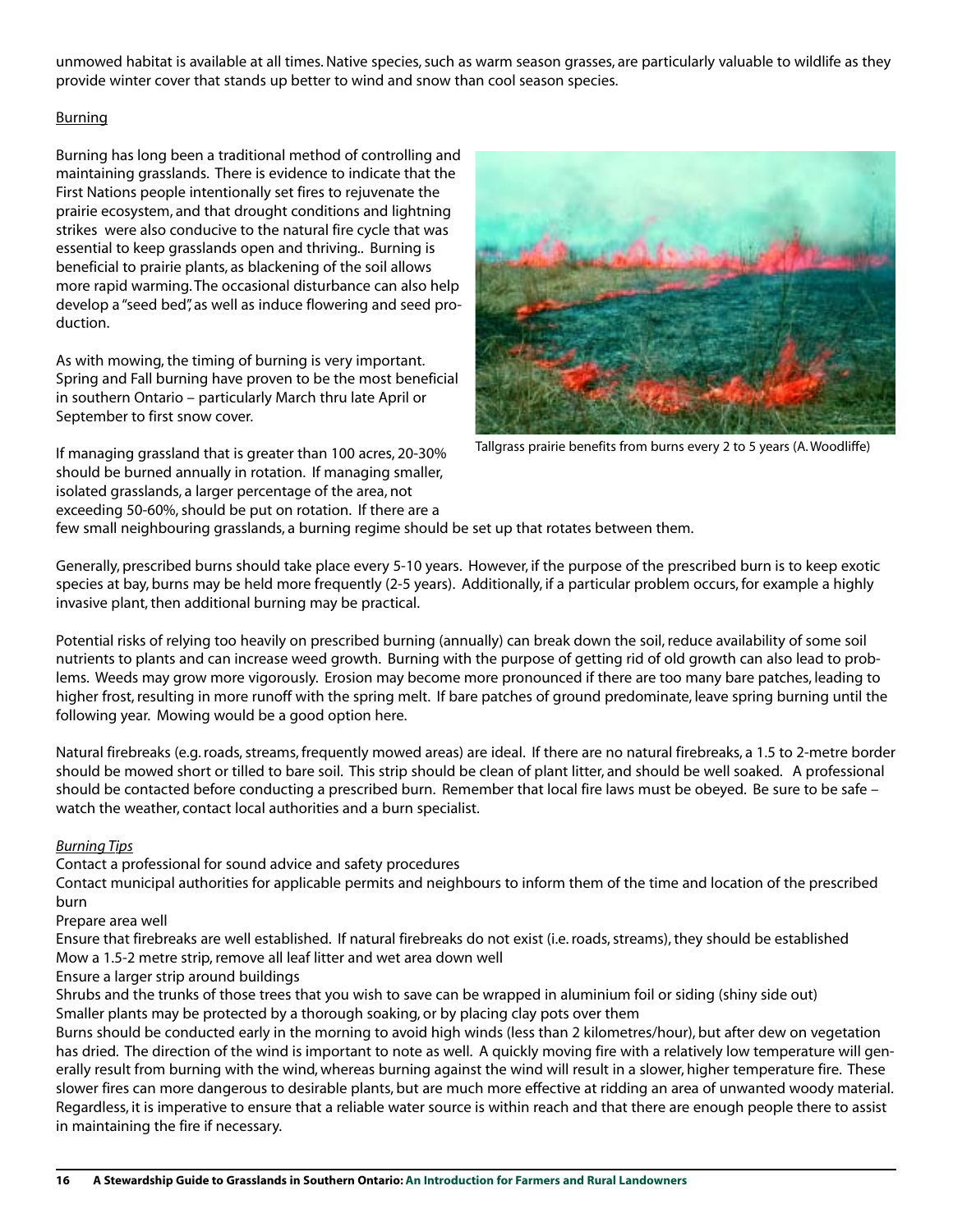### Grazing

The timing of grazing depends on the type of grassland that you have planted. For example, grazing can begin in late May for mixed grassland, but should begin in early June in fescue prairie. Grazing too early will be detrimental to plant communities, as plants will not have had the opportunity to become well established before losing significant biomass, and will therefore have a lower chance of recovery.

Rotation of grazing areas should be carefully considered. Rest periods allow grazed areas to re-establish and become healthy and lush. This in turn reduces weed growth, erosion, compaction and groundhogs, which are impacts resulting from overgrazing. Rest periods also encourage wildlife to use the habitats created by the grassland pasture.

You must consider the carrying capacity of your grassland and the grazing capacity differs with each site depending on plant species and soil type. Try to evenly distribute grazing pressure by moving mineral sources, water sources and by herding. Continuous close cropping, especially in spring and fall should be avoided.



"Carrying capacity" is an important consideration for healthy pastures (B. Solymár)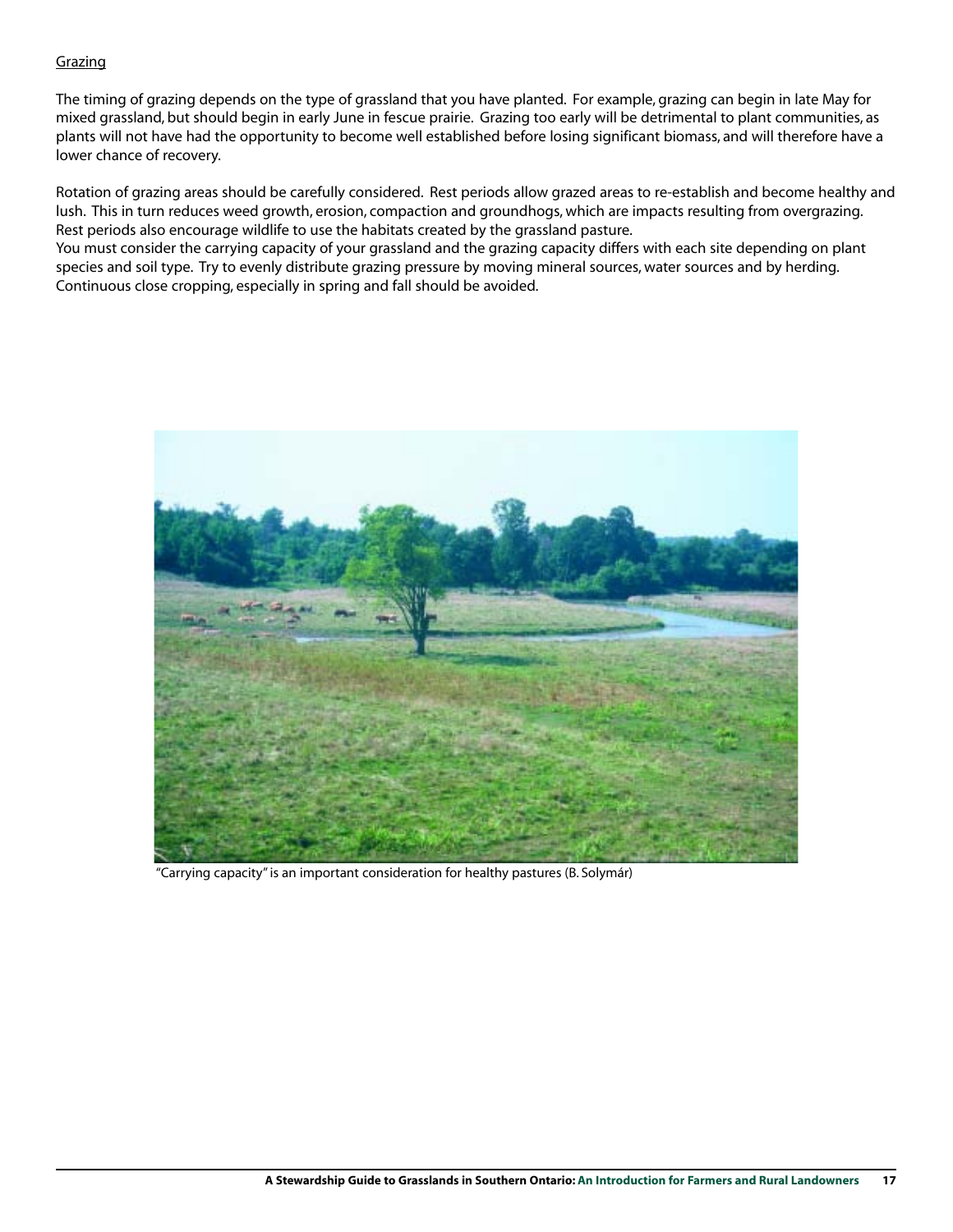## **The Use of Warm Season Grasses for Livestock Grazing**

(Excerpted from *Agro-Economic Applications of Tallgrass Prairie Species in Southern Ontario: A Literature Review and Critique*, http://www.tallgrassontario.org/publications/agroeconomicreview.pdf Used with permission from Tallgrass Ontario)

Interest in warm-season grasses has increased in recent years for summer grazing and hay production because in summer, high temperatures and in some cases, low soil moisture limit forage production by cool-season grasses. Warm-season grasses are also characterized by high optimal temperatures for photosynthesis, creating forage potential in northern temperate regions during the critical months of July and August, as part of a complementary grazing system. Studies in the US have identified various cultivars of switchgrass as having potential for highest yields, while there has also been some research on indiangrass, sideoats grama, big bluestem, and little bluestem.



Warm season grasses provide excellent nutrient quality for lateseason livestock grazing (DU)

Factors that influence animal performance include the management system utilized (i.e. rotational grazing is preferred to continuous grazing), stage of growth at which grazing is initiated, leaf to stem ratio, stocking rate, and fertilization. However, it is difficult to extrapolate the results of these studies to southern Ontario, as most are from the Midwest, Great Plains and southern US, with significantly different climate and livestock management systems. In the US, research found that development of compatible, persistent, native warm-season grass and native legume mixtures could increase forage yield and quality during summer months.

Notably, the influence of various grazing systems and stocking rates on native tallgrass prairie grass pastures has been studied in the US. Researchers found that continuous and rotation grazing had similar affects on herbage composition over time in that standing crop of all major herbage components, including forbs, declined as stocking rate increased, but higher standing crop at the end of the grazing season was observed in the rotation units.

In terms of forage quality, cattle are well adapted to the utilization of perennial warm-season grasses, based in digestibility stud-



Big bluestream has high nutritional value as a livestock graze (M. Gartshore)

ies. Although warm-season grasses have a high fibre and low crude protein content, and low dry matter digestibility, they have relatively high intake and support reasonable rates of average daily gain in cattle when they are grazed. Generally, warm-season grasses appear more suited to animals with lower nutrient requirements such as beef cattle versus high performing dairy animals. However it is possible to increase the crude protein value of some grasses (i.e. switchgrass, indiangrass and big bluestem) via nitrogen fertilization and burning. Nutritive value of warm season grasses (i.e. digestibility and intake) has been reported to decrease from spring to summer, closely following morphological development of the plant.

Potential benefits of warm season grasses for producers include:

- Extension of the grazing season through the hot summer months.
- Reduced requirements for fertilization, which cuts down production costs.
- Safeguarding against drought.
- The opportunity to turn less productive (marginal) lands into useable pasture.
- The opportunity to increase stocking rates.

Potential drawbacks of warm season grasses that limit their use to producers include: • Slow establishment as compared to cool season grasses

(i.e. it may be difficult for producers to set ground aside for an entire year just to get the crop established).

• The need for active and unconventional management, especially during the establishment year

(i.e. invading cool season grasses have to be controlled; overgrazing must be changed).

• The need for adequate cool season pasture acreage in order to give the warm seasons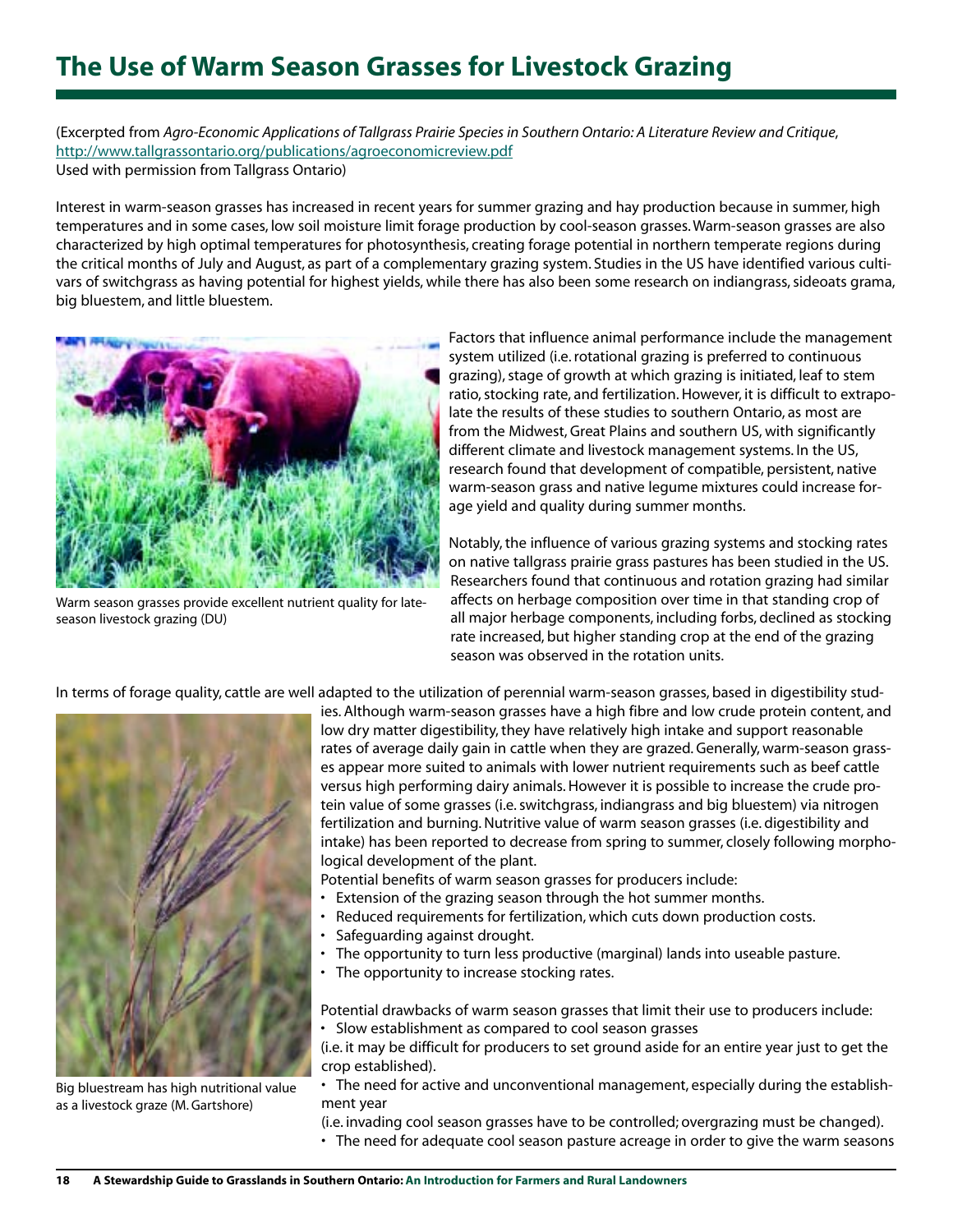the rest they require (i.e. rotational grazing is a must for these grasses to be used properly).

Potential applications for Southern Ontario are promising, although there do appear to be some constraints related to climate. Studies conducted on switchgrass and big bluestem to approximate forage yield and quality, and guide management strategies, suggest there is potential for warm-season grass production in southwestern Quebec. In general, cultivars from more northern areas had higher ground cover ratings, flowered and matured earlier than those from more southerly regions. Difficult stand establishment in spring and limited overall production because of low spring and fall temperatures are the main disadvantages of warm-season grasses in areas such as Ontario. However, slow and inconsistent establishment has been overcome in some areas of the US using conservation tillage and early planting, and seed treatments (including stratification, bleach, acid, hydrogen peroxide, and mechanical scarification) have been investigated to improve germination and emergence. Clearly, more research is needed to determine the forage potential and optimal management systems of native warm-season grasses in southern Ontario.

Given that there are a greater number of tallgrass species with forage/grazing potential and that this activity, if properly managed, does appear to be workable for natural tallgrass communities, there is the possibility of contributing significantly to tallgrass recovery by planting a number of these species on marginal agricultural lands.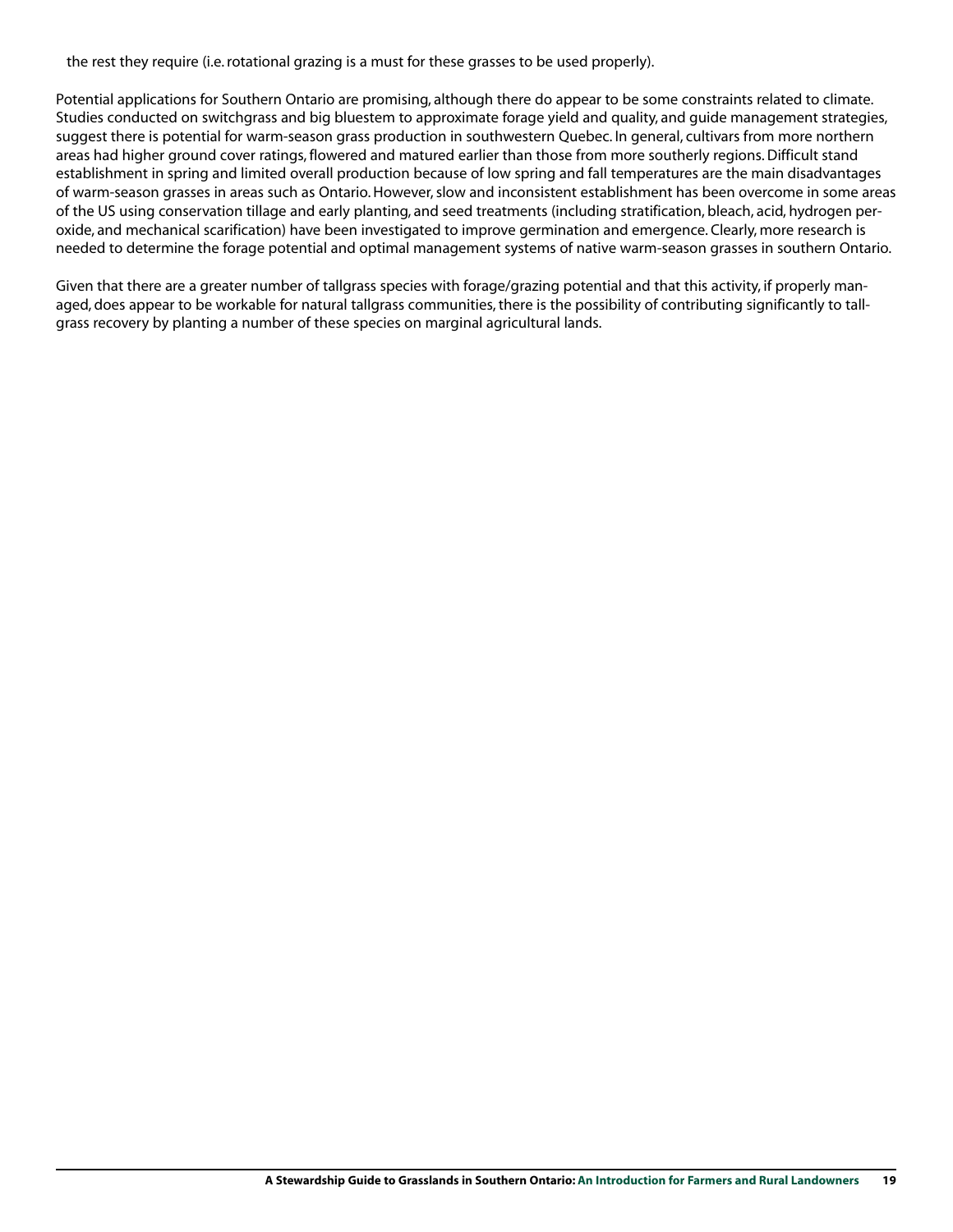## **Conserving Grassland Birds on Farms**

(*Excerpted from* Conserving Grassland Birds, by Andrea Jones and Peter Vickery, *Grassland Conservation Program, Center for Biological Conservation, Massachusetts Audubon Society, http://www.massaudubon.org/Birds\_&\_Beyond/Grassland\_Birds/*. *Used with permission*.)

Many grassland birds use hayfields, meadows, and pastures for breeding, while many other birds nest nearby and use crop fields and open areas for hunting and foraging. Some species nest along weedy borders and shrubby edges of fields and rely on open fields for feeding on seeds and insects.

Songbirds, such as bobolinks and Eastern meadowlarks, build nests on the ground, raise young, and forage exclusively within hayfields, meadows, and pastures during the summer. In the fall, fields provide food for migrating sparrows, larks, and warblers. Some songbirds that breed farther north (e.g. snow buntings) visit farm fields in winter to search for food. Many hawks and owls, including as American kestrels, northern harriers, and short-eared owls, rely on grasslands of all sizes for hunting small mammals. Waterfowl and shorebirds frequently feed in flooded portions of crop fields during spring and fall migration.



Three grassland bird species associated with farms are the Eastern meadowlark, Northern bobwhite and Northern harrier (Cornell)



Grassland bird species vegetation height and density preferences (IDNR)



Grassland bird species forb abundance and low growing (less than 1 metre) woody stem density preferences (IDNR)

(Editors note: The following recommendations from the Massachusetts Audubon Society for managing hayfields, pastures and crop fields sustainably will help in conserving grassland birds while having minimal to no impact on farm gate returns. Long-term agricultural benefits of the described practices, including reduced soil erosion, decreased pollution of fresh water, decreased energy costs from fewer tillage operations, and increased soil fertility, provide long-term return benefits to the farmer or rural landowner.)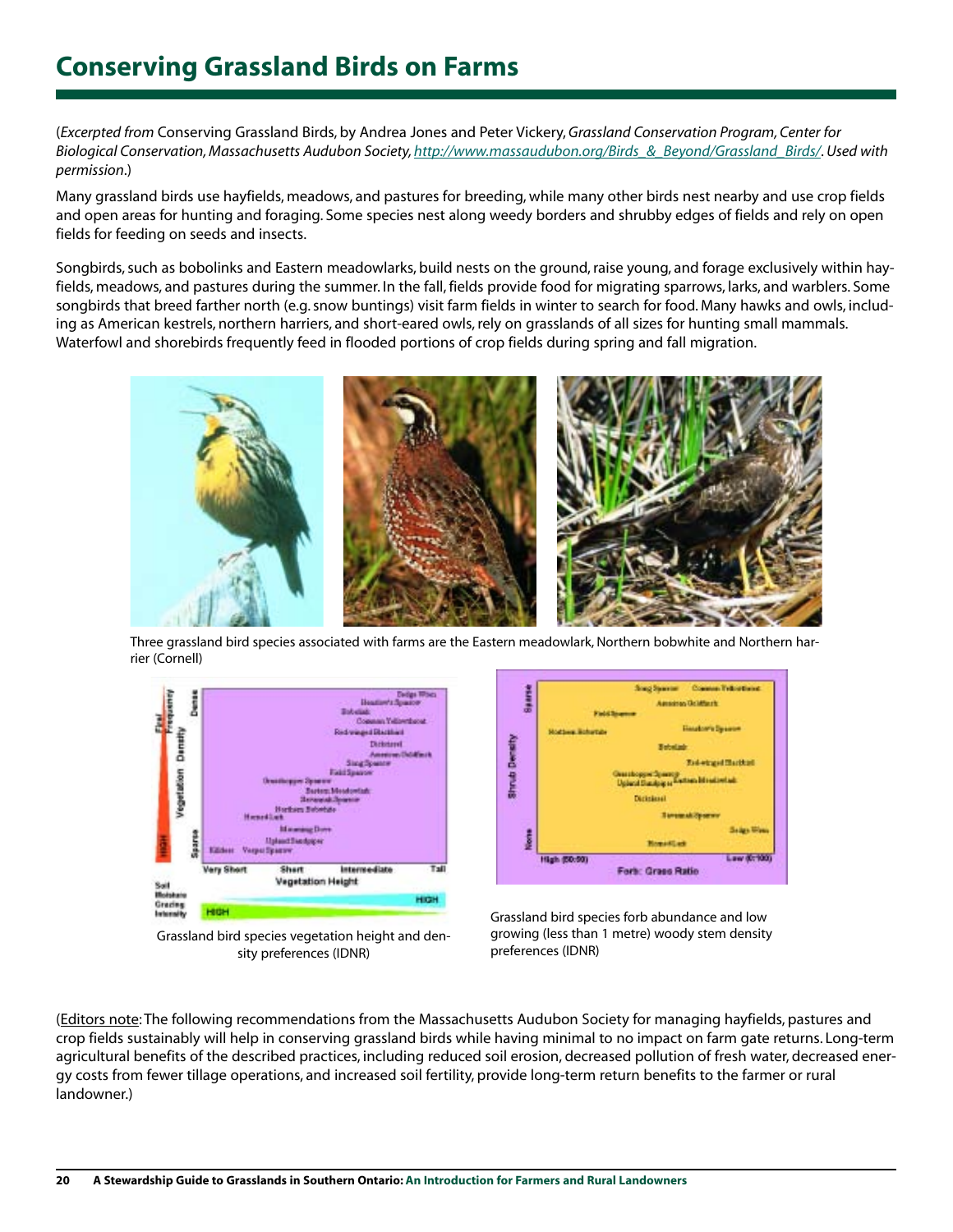## **Management of Hayfields**

*Keep alert for grassland birds nesting in fields.* Mowing around areas where birds are frequently seen or leaving small patches unmowed can easily protect many nesting birds. Small, unmowed patches will provide cover and feeding areas for birds for the remainder of the summer.

*Rotating sizable fields* (greater than ten acres) that are mowed early with those that are mowed late (hay used for bedding straw, etc.) each season can provide some fields for nesting birds while minimizing an impact on high-quality hay.

*If possible, defer mowing until near the end of the grassland bird breeding season* (i.e., after July 15) on fields not used for intensive hay production (e.g. bedding hay). This includes areas such as fallow fields, edge habitats, marginal farmlands, and weedy areas.

*Choose fields that are not used for hay production for wildlife habitat.* Mowing high-quality hayfields in early June will discourage birds from nesting in those areas. Nests that are attempted in these fields will probably fail due to mowing activities. In time, birds are not likely to return to fields where their nests were destroyed. However, if adjacent unmowed fields are available, birds can shift from high-production hayfields to those areas and re-nest.

*Use conservative mowing practices where possible.* These may include practices such as raising mower blades to six inches or more (may prevent the destruction of some nests and young in early mowing); avoiding night mowing because this often kills or injures roosting birds and young; using flushing bars on haying equipment to move birds hiding in the grass.

*Manage multiple contiguous fields for conservation.* Four adjacent fields are better than four isolated fields. Multiple adjacent small fields can provide the "look" of a large grassland, especially if hedgerows are removed and planted in grasses. This continuous landscape is necessary for some rarer grassland birds, such as the grasshopper sparrow and upland sandpiper, which require large grasslands. Multiple contiguous fields can be managed through rotational mowing and/or burning to provide a mosaic of grassland types and, therefore, can attract a greater diversity and abundance of grassland birds.



Rotating horses, cattle and other livestock between pastures, reduces plant stress and helps grasses regenerate (B. Solymár)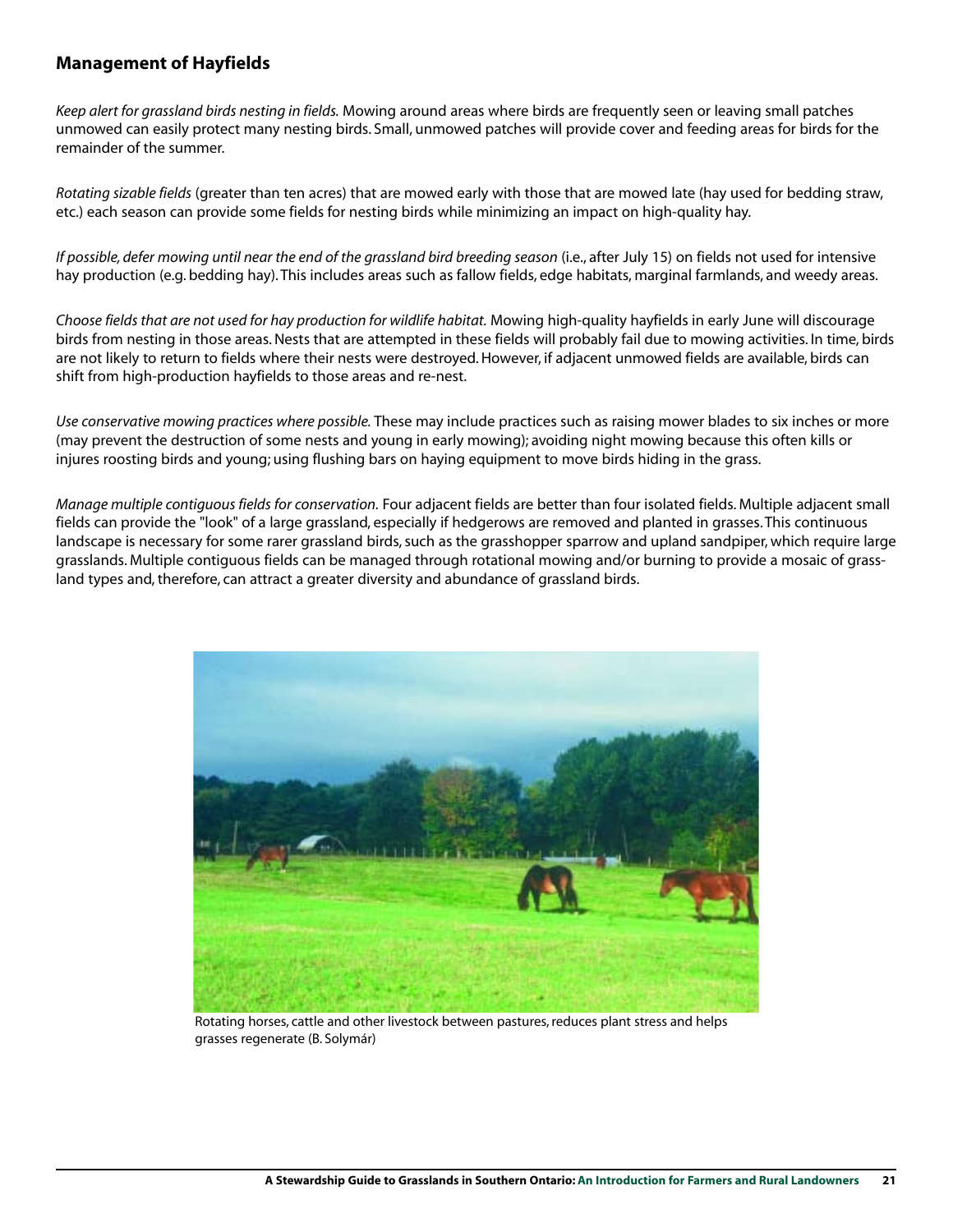## **Management of Pastures**

*In grazed pastures with nesting birds, keep approximately 40 percent of the vegetation cover at a minimum height of 8 to 12 inches* or at "knee height," with scattered forbs until August 1. This can be achieved by rotating grazing animals through several fields during the growing season. Keeping some areas ungrazed during the nesting season usually improves nest success.

*Avoid overgrazing fields.* Overgrazing creates excessive bare ground, which can cause erosion, reduce plant and invertebrate diversity, encourage invasive, non-palatable weeds, and lead to trampling of bird nests.

*Experiment with different grazing regimes* in your fields to determine the intensity of grazing and rotation that works best to provide wildlife habitat.This will vary from site to site, depending on the type of vegetation and the soil and moisture conditions.

*Livestock rotation* between forage fields planted in warm- and cool-season grasses prevents overgrazing and provides high-quality nutritious grass for a greater portion of the year. Manipulating the intensity, frequency, and duration of grazing in fields preserves upland or wetland vegetation, protects stream banks from erosion, minimizes soil compaction, and benefits nesting grassland birds.

*Spring burning of pastures*, particularly on poor soil, releases nutrients into the soil and encourages growth of nutritious, palatable grasses for livestock (make sure you have secure a burn permit from your municipality before proceeding).

*Creating a mosaic* by leaving some areas ungrazed and unburned each season, and allowing grass to grow (8 to 12 inches) creates ideal habitat for growth of wildflowers, butterflies, and breeding areas for grassland birds. Maintaining adequate vegetation cover prevents soil erosion from wind and water.



Grassed buffers bordering agricultural fields provide natural wildlife corridors and filter out excess fertilizers (NLSC)



Cover crops, like winter wheat (on right) and no-till corn (on right) adds to soil fertility and provides shelter and food (corn residue) for wildlife in winter and early spring (NLSC)

## **Management of Crop Fields**

*Field edge conservation*: Uncultivated shrubby or grassy edges, particularly along wetlands and streams, protect soils, control erosion, improve water quality, and provide wildlife habitat for a variety of birds, such as Eastern towhees and song sparrows, nesting along edge habitats, as well as for foxes and other mammals.

*Brush row removal*: Field borders, particularly those dividing fields, which are not needed for wind or erosion control or to protect wetlands, can be removed to control invasive woody plants.This results in the creation of larger grassland habitats that are attractive to more species of grassland birds. Removal of woody vegetation can be achieved by a variety of means: mechanically, with herbicides, or by burning. Repeat treatments will be required.

*Cover cropping*: Planting a cover of grasses, grains, or legumes in unused fields decreases soil erosion, increases organic matter and soil fertility, and provides cover and feeding areas for wildlife throughout the year.

*Strip cropping*: In large fields, alternating strips of grass or close-growing crops with cultivated crops, particularly on the edge of a field or along a drainage area, provides cover and nesting habitat for birds and other wildlife. Leaving these areas unplowed and ungrazed during the breeding season helps prevent runoff and erosion while providing areas for birds to successfully raise young.

*Wetlands protection*: Wetlands adjacent to crop fields are especially important for wildlife habitat, and surrounding buffers of natural vegetation aid in the breakdown of pollutants from agricultural runoff. Pollutants in runoff include nutrients in fertilizers and harmful bacteria and viruses in manure. The wider the buffer, the greater will be the reduction of pollutants that can find their way into surface water. In fields that are in agricultural use, and where cultivation already occurs close to a wetland, a buffer zone of at least 6 metres (20 feet) will provide some water quality benefits.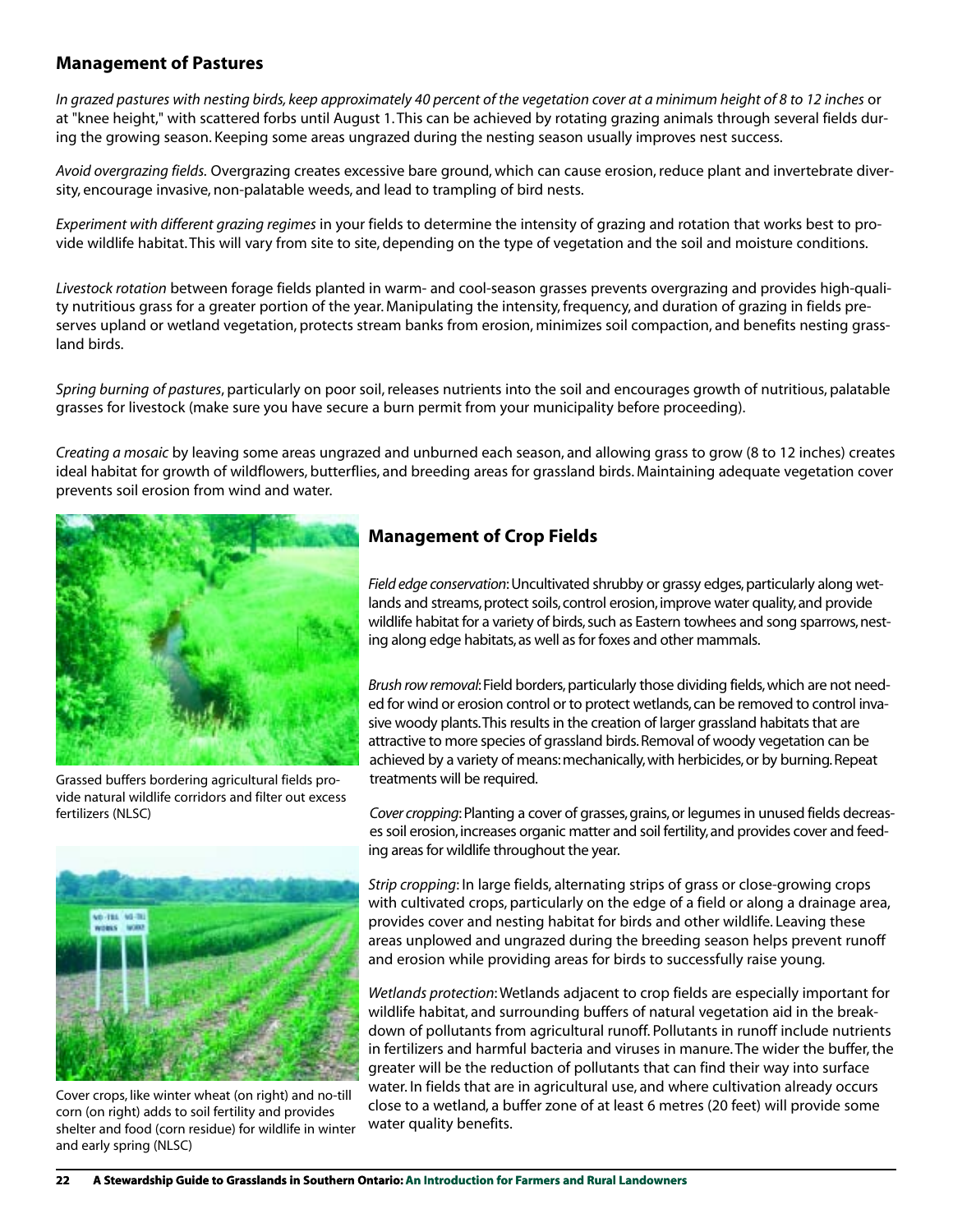*Conservation tillage*: Frequent tillage destroys bird's nests and decreases the amount of shelter and food available for wildlife. In addition, tillage buries roughly 75 percent of crop residues, including waste grains and weed seeds that provide food in the fall for migrating and grassland birds and waterfowl. Conservation tillage is defined as a tillage or planting system that maintains at least 30 percent of the soil covered by plants or plant residue. Decreasing tillage reduces soil erosion, saves fuel and time, conserves soil moisture, and improves wildlife habitat, but is associated with more frequent herbicide use.

*Crop rotation*: Rotating crops grown in each field helps maintain or improve soil productivity and fertility. This reduces soil erosion from wind and water, helps control weeds, manages plant pests by breaking the pest cycle, and improves or maintains the condition of the soil. Crops planted in recurring sequence may include cover crops that provide habitat for wildlife.



Grassed buffers filter pollutants, such as pesticides and fertilizers, before they reach groundwater (NLCS)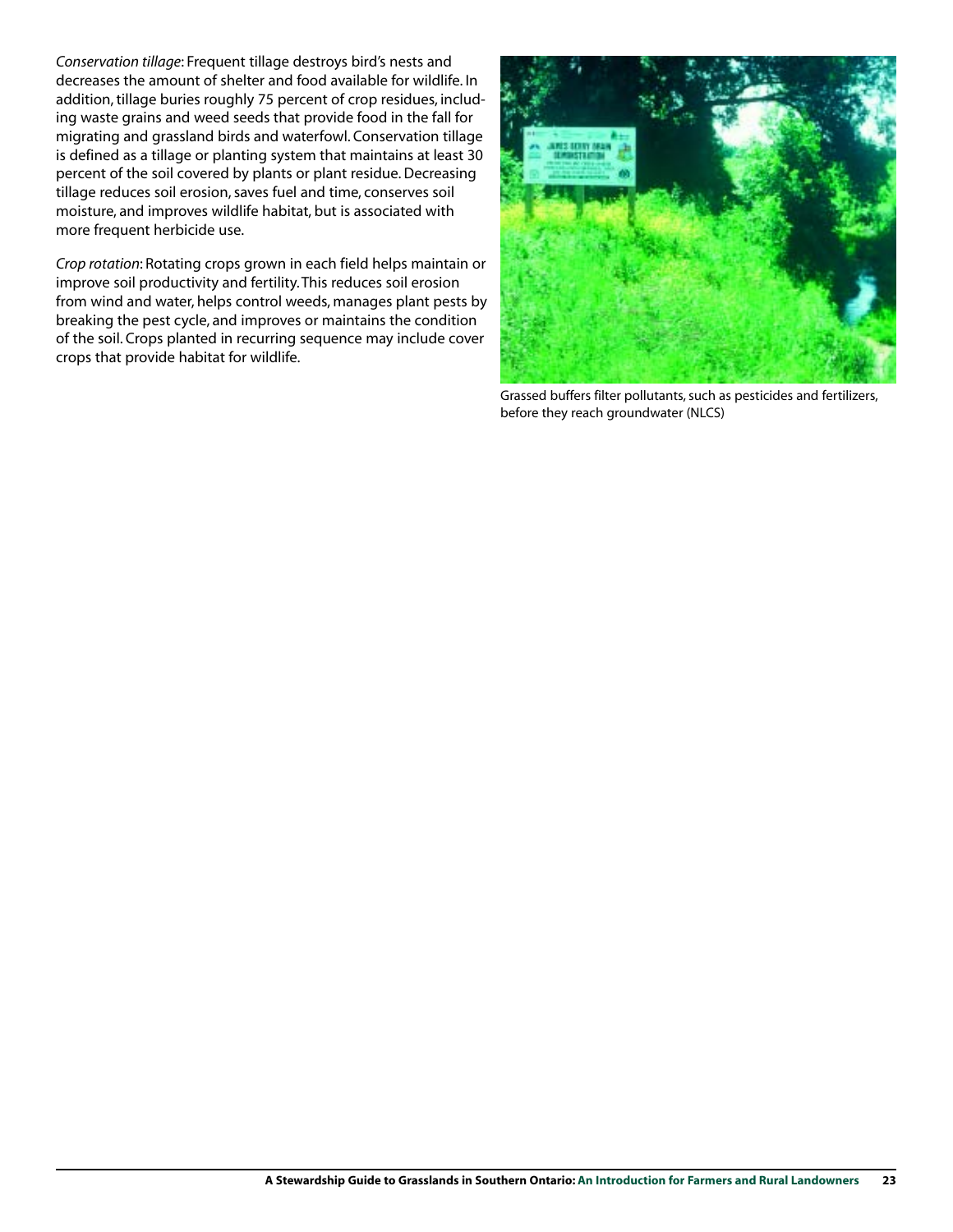## **Landscaping Farmland for Wildlife**



Example of placement of grassland areas on a farm. Note that grassland wildlife plantings are connected to other grassed areas (IDNR).

## **Abandoned and Marginal Farm Land**

When entire farms or even the odd corner here and there on an active farm, this type of site, are left to revert back to natural habitat, this creates habitat that is extremely valuable to wildlife and for biodiversity. Natural succession will result in different species occupying that niche over successive years. Even old barns and other farm buildings, when left standing can attract and shelter a range of wildlife including barn swallows, American kestrels and barn owls. Roadsides and Ditch Banks

In addition to agricultural pastures and hayfields, meadows, native tallgrass prairie, and other grassland types, there are many other features, which add to the diversity of wildlife on your farm. The following are features of farmland habitat that make rural living more enjoyable from an aesthetic, recreational, ecological and inspirational viewpoint.



Marginal farmland is best put in permanent pasture or retired to grassland (OSCIA)

In many rural areas, roadsides and ditch banks are the only remaining grassland wildlife habitat. Over 40 species of wildlife, including mallards, meadowlarks, vesper sparrows, goldfinch, cottontail, shrew, vole, and woodchuck, use roadsides to forage or live. Although, the acreage of roadside along a 1 kilometre stretch of road may seem negligible, when calculating the total length of rural roads in southern Ontario that acreage becomes significant.

Unfortunately disturbance from mowing, burning and spraying of roadsides and ditch banks has a negative impact on those species. Leaving roadsides undisturbed, where it is not a safety hazard, saves money, protects wildlife and reduces levels of pollen from ragweed, an opportunistic weed that only grows where grass cover has been cut or removed. Improving roadside habitat with native prairie seeding or wildflowers adds aesthetic qualities for motorists and rural residents.



Floodplains are best protected by retiring to permanent grass cover (B. Solymár)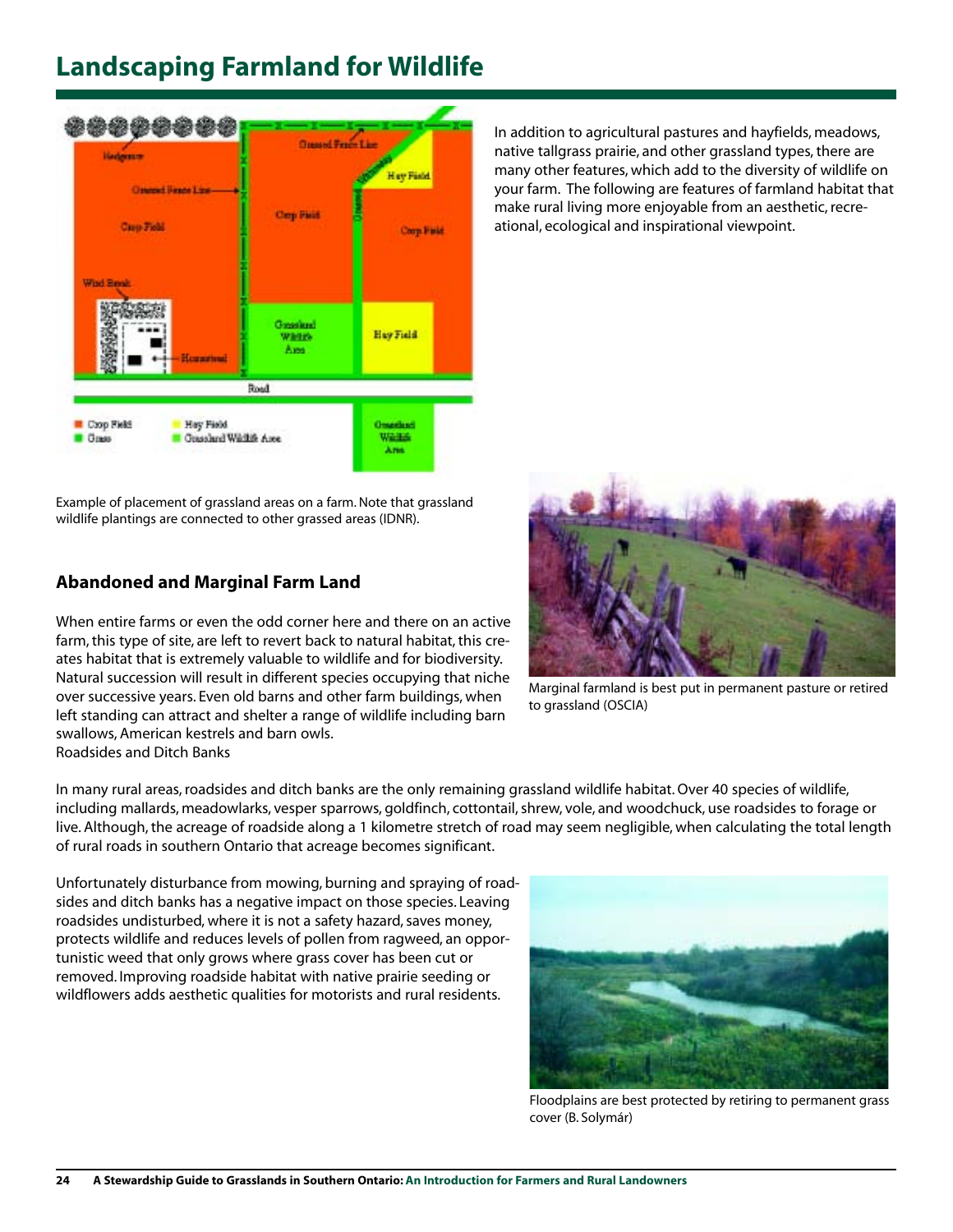## **Fencerows**

Fencerows can provide grassy nesting cover, winter roosts, wildlife corridors and perch sites for songbirds and raptors. Fencerows may consist of herbaceous cover only, herbaceous cover with scattered trees and shrubs, or solid trees/shrubs. Fence rows can be enhanced by planting grassy strips on either side of established tree lines, adding rock piles and installation of nest boxes for species like Eastern bluebirds and tree swallows.

## **Wetlands and Farm Ponds**

Wetlands (marshes, ponds, bogs) are one of the most valuable natural assets on a farm. If properly managed, they can harbour more wildlife then any other habitat and serve as a nutrient trap that filters out fertilizers and herbicides that leach or run-off from adjacent crop lands. Wetlands trap rainwater and allow settling of sediments, thereby



Fencerows provide perch sites for birds and cover for many species of wildlife (left, OSCIA)

reducing the potential for downstream flooding and water pollution. Grassed buffers, with optional plantings of shrubs and trees

will enhance a farm pond and provide extra wildlife habitat. Fencing should be used to exclude livestock.

## **Grassed Waterways/Municipal Drains**

Waterways and municipal drains contain water in spring and fall but may be dry during summer months. In addition to acting as wildlife corridors, this habitat provides cover, food and water sources for wildlife. Grassy watercourses prevent soil erosion and can trap pesticides and fertilizers from leaching into water.

## **Farmstead Shelterbelts/Windbreaks**

Planting lines of trees or shrubs around farm buildings not only enhances wildlife habitat but strategic placement (especially along north and west sides of farm houses and livestock barns to buffer from prevailing winds), can significantly cut energy and fuel bills during win-

ter months, as well as provide snow drift control. General recommendations are to have multiple rows of trees/shrubs with the tallest furthest away from farm structures.

## **Food Plots**

Planting food plots is an excellent way to enhance the survival of wildlife in winter, especially during long, cold snaps. Food plots can include soybeans, corn, sunflowers, buckwheat, sorghum, or combinations of some or all.

Food plots can also help reduce wildlife damage to adjacent agricultural crops by offering alternate food. Deer, woodchucks and rabbits are attracted to commercial mixes of alfalfa, clover, rape, turnip, millet, and ryegrasses.



Shelterbelts provide food, cover and a natural corridor for wildlife (B. Solymár)





A grassed buffer straddles this stream (OSCIA)



Farm ponds add diversity to the agricultural landscape and provide an important resource for wildlife (OSCIA)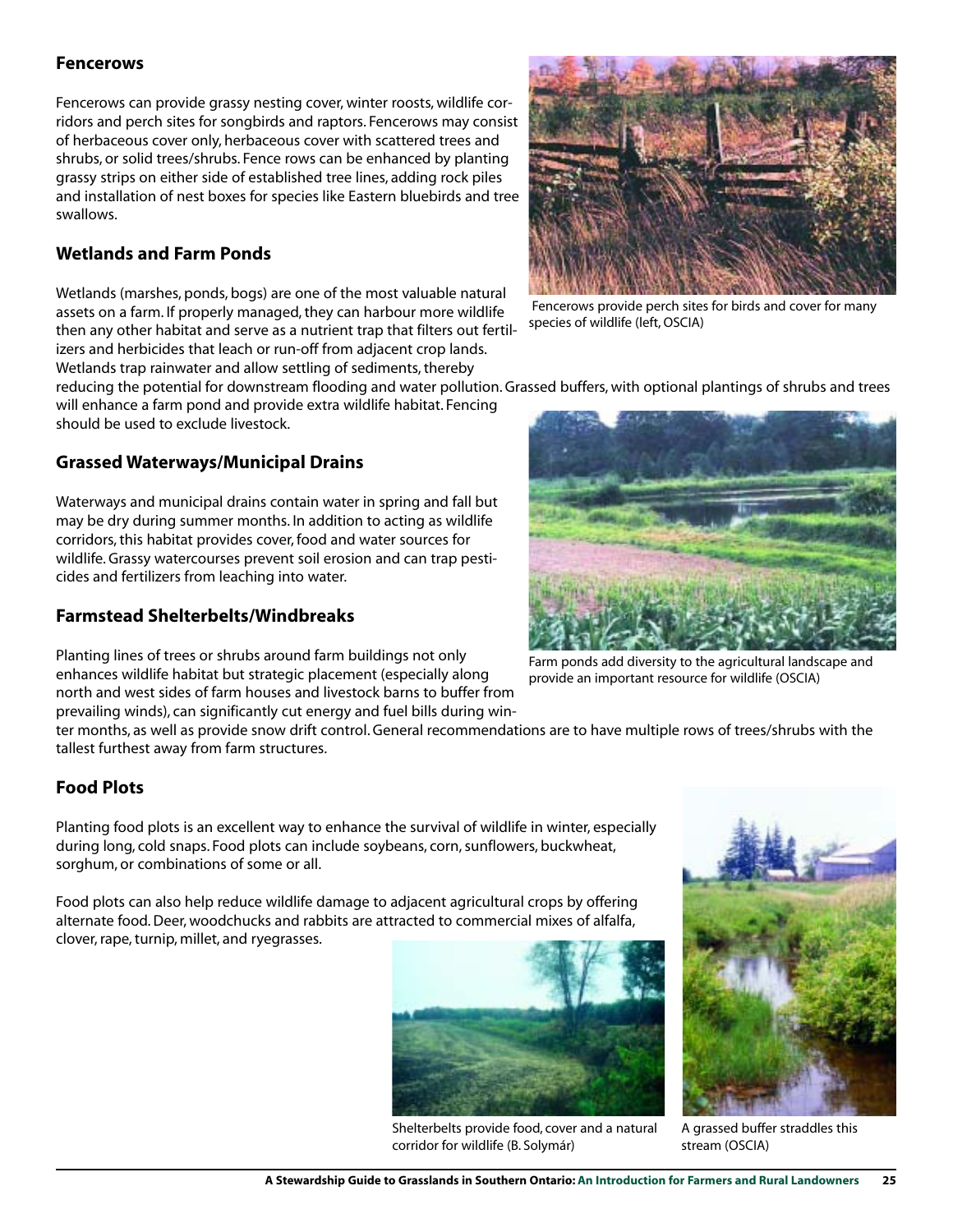## **Bird Nest Boxes**

Some species of grassland birds benefit from landowners erecting artificial nest boxes along fence posts, trees, barns or other structures. Bluebird nest boxes are always popular, and will also attract tree swallows. American kestrel boxes can be installed on high poles or on trees. Along the shore of Lake Erie nest boxes for the rare and elusive Barn owl can be installed in or on barns facing grassland. Landowners that have Barn owl nest boxes find that American kestrels and screech owls (along with less desirable species like pigeons and starlings) will also use the boxes to nest or roost.



## **Rock Piles and Brush Piles**

Bluebird populations are increasing in southern Ontario thanks to landowners installing bluebird nest box trails on their land (M. Patrikeev, B. Solymár)

The value of brush piles and rock piles for wildlife includes shelter, escape cover, and nest-

ing, basking and den sites. They are particularly important habitat for species like Eastern fox snake and black rat snake, which are both non-venomous and help to control area rodent populations. Rock piles can be placed anywhere and various arrangements add aesthetic appeal Brush piles are best placed at the edge of meadows or fields, adjacent to woodlands or scrubland. Rural brush piles should be a minimum of 3 to 5 metres (12 to 15 feet) in diameter, with a foundation of larger logs or rocks and smaller branches criss-crossed on top.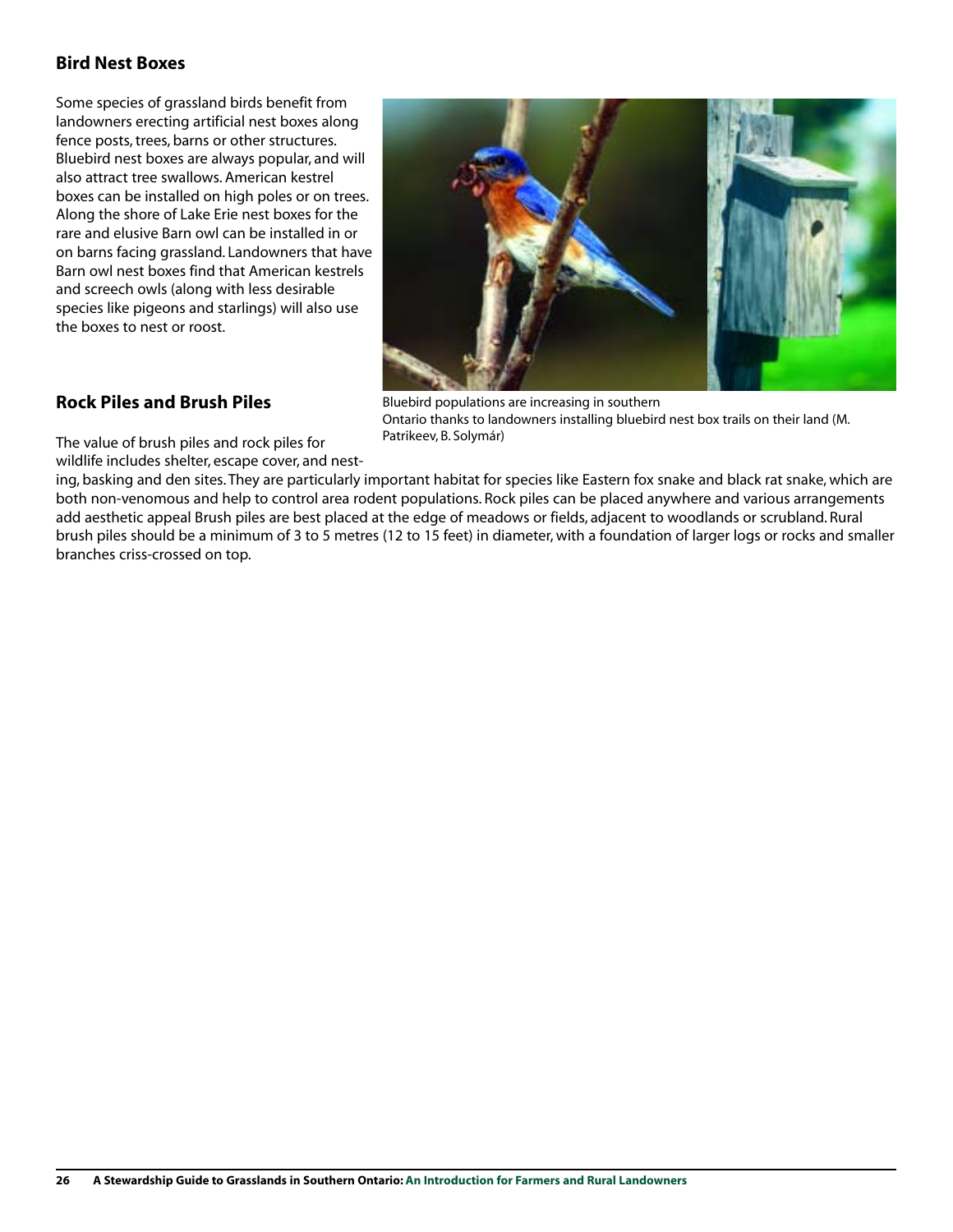## **Profiles of Some Grassland Species**

## **Bobolink (***Dolichonyx oryzivorus***)**

(This article is from the booklet, *Birds on the Farm*, and is used with permission from Ontario Nature).

The bobolink's striking black and white markings, long, clear burbling song, and aerial displays make it an easily recognizable bird in rural Ontario. This member of the blackbird family is a long-distance traveler, making its way from northern Argentina to breed in Canada and the United States. During migration, bobolinks can be found in large groups in wet meadows.

Bobolinks prefer habitats of medium-height grasslands and favour hayfields and lightly grazed pastures. Bobolinks once benefited from increased agriculture in Ontario, with hay production providing ready habitat. In fact, range maps show a clear link between agricultural areas and bobolink abundance, and where there is no hay production, there are generally no bobolinks.



Bobolink (Cornell)

Female bobolinks are drably coloured with brown and buff streaks. They lay four to seven eggs that are spotted with red-brown and lavender, and which they incubate for 11-13 days. Bobolink nests are a cup of grass, stems and rootlets on the ground. To help protect the nest site, females behave in a cryptic manner, rarely carrying nesting materials and food directly to the nests. Similarly, they travel some distance from the nest before flushing.

Recent reports show that the bobolink numbers are declining, a phenomenon which may be related to the widespread use of alfalfa as a hay crop, the harvesting of hay earlier in the season, and the declining acreage of pastures and hayfields in Ontario.

## **American Badger (***Taxidea taxus* **jacksoni)**



American badger (MNR)

Often described as "nature's excavators", the badger is armed with specialized claws, paddle-like rear legs and a wedge-shaped body that allows them to penetrate dens of small mammals that they prey on with amazing speed. Observers describe badgers as appearing to "swim" through the sandy soils in a breaststroke fashion in search of prey, which include rabbits, groundhogs and small rodents. Badgers also live and give birth to their young underground in burrows called "setts".They are nocturnal, meaning they are primarily active at night, and solitary in nature.They prefer open grassy areas, like abandoned farmland and tallgrass prairie, and lightly wooded ravines. Sandy and sandy loam soils facilitate digging activities – hard, clay soils are generally avoided.

There are estimated to be less than 200 badgers of the tallgrass prairie and savanna subspecies, *Taxidea taxus jacksoni*, remaining in the province. These badgers are native to Southwestern Ontario and many neighbouring Great Lakes states. Badgers are listed as federally e*ndangered* by COSEWIC (Committee on the Status of Endangered Wildlife in Canada) and by COSSARO in Ontario.

Badger populations have declined in this province due to ongoing habitat loss and fragmentation, vehicle fatalities while crossing roads, genetic depression from population isola-

tion, agricultural practices resulting in the disturbance or destruction of den sites, persecution by concerned landowners that see them as a threat to their pets or livestock, and to incidental trapping. A Recovery Team was recently formed to attempt to conserve and protect remaining badger populations in Ontario.

## **Monarch Butterfly (***Danaus plexippus***)**

The monarch is a familiar butterfly, which can be found in Ontario wherever there are milkweed plants for its caterpillars to feed on and wildflowers for a nectar source, including abandoned farmland and roadsides, meadows and tallgrass prairie remnants. The eastern North American population migrates to Mexico each fall to overwinter at 12 sites in the central mountains. Many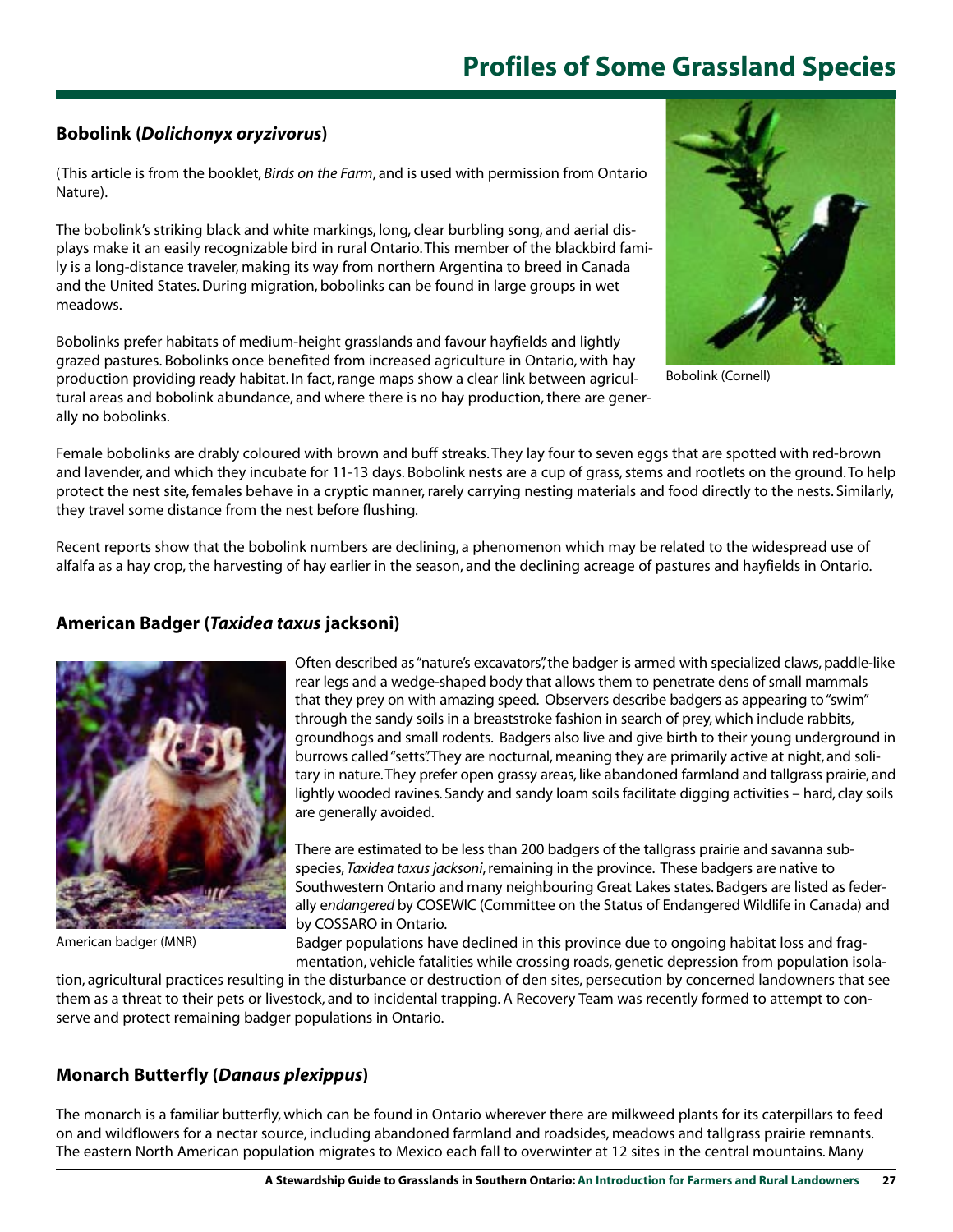

Monarch butterfly

Ontarians flock to Pt. Pelee, Long Point Provincial Park, Pres'quile Provincial Park, and other spots along the north shore of Lake Erie and Lake Ontario to observe the large migrations of monarchs every fall – an awe-inspiring sight.

Declines in the Ontario populations of monarchs are due to logging and disturbance of the overwintering sites in Mexico, and the widespread use of pesticides and herbicides in Ontario. This has resulted in the monarch being listed as a species of "Special Concern", both provincially and nationally.

There is no formal protection for this species in Ontario. Three key management strategies have been identified to protect the monarch butterfly. Milkweeds, the larval food plant, should be taken off the noxious weed act in Ontario and by municipalities; native and old field grassland and wildflower habitat should be protected and encouraged; and migration stopover sites should be protected from disturbance.

### **Black Rat Snake (***Elaphe obsoleta obsoleta***)**

The black rat snake is Ontario's largest snake, reaching lengths of 1.3 metres or more. Adults are usually shiny black, with a white chin and throat, although they may resemble the Eastern fox snake in patterning. Young snakes are grey with dark blotching on the body and tail. The species ranges across much of eastern North America, from New England south to Georgia, and west to Texas. In Canada, it occurs in two separate regions of Ontario -- north of Lake Erie, and in a region of eastern Ontario that includes Frontenac, Leeds and Grenville Counties.

Black rat snakes prefer edge habitats, particularly old fields next to deciduous forest, where they may live at densities of about four snakes per hectare. Rural landowners sometimes encounter these snakes in old, wooden barns, which provide shelter and food (mice, rats). They are also excellent climbers, and will often hunt for bird's eggs or nestlings in trees.



Black rat snake (G. Blouin-Demers)

The black rat snake overwinters in communal hibernacula. Hibernacula are located in underground chambers on warmer, southfacing slopes and may contain many snakes belonging to several species. This behaviour is considered an important method of surveying and calculating abundance of the species in the wild. Identification and protection of the hibernacula, which are used year after year, is considered an important conservation strategy.

Natural predators of the snake include raccoons (which eat eggs) and hawks (which prey especially on young snakes). Like other snakes, the black rat snake is persecuted by humans and subject to road kills. Education is paramount in changing people's perceptions about these significant animals.

Considered threatened, nationally (COSEWIC) and provincially (COSSARO), numbers of black rat snake have been declining and their distribution in southern Ontario shrinking. The species is protected under Ontario's *Fish and Wildlife Conservation Act*.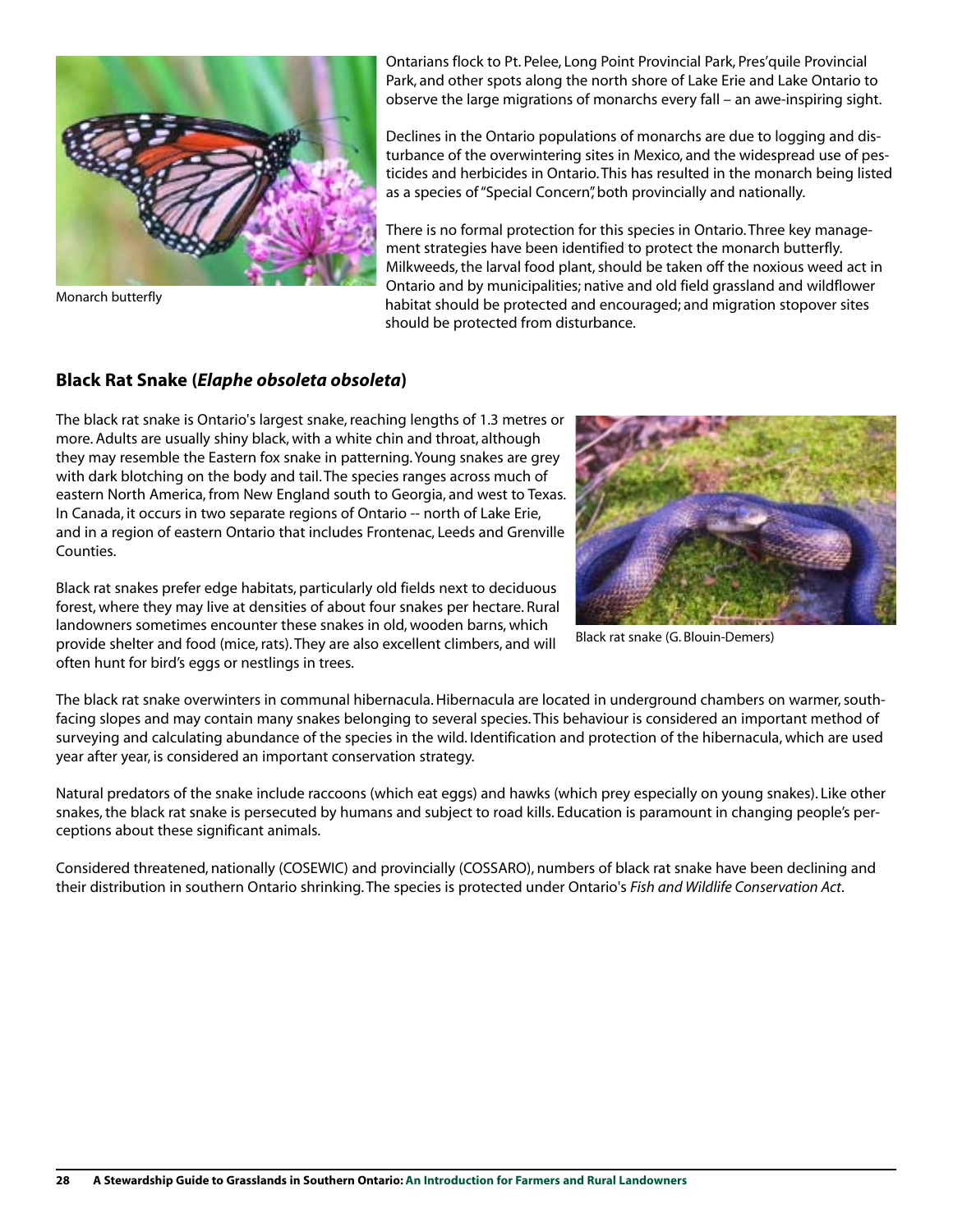## **Ontario Species-at-Risk (Fauna) Associated with Grasslands**

| <b>Species</b>                 | <b>Ontario Status<sup>1</sup></b> | <b>National Status<sup>2</sup></b> |
|--------------------------------|-----------------------------------|------------------------------------|
| <b>INSECTS</b>                 |                                   |                                    |
| <b>Frosted Elfin</b>           | END-R                             | E                                  |
| Karner Blue Butterfly          | END-R                             | ХT                                 |
| Monarch                        | <b>SC</b>                         | <b>SC</b>                          |
| <b>HERPTILES</b>               |                                   |                                    |
| Northern Cricket Frog          | END-R                             | Е                                  |
| <b>Blue Racer</b>              | END-R                             | F                                  |
| <b>Butler's Gartersnake</b>    | <b>THR</b>                        | T                                  |
| Eastern Foxsnake               | <b>THR</b>                        | T                                  |
| <b>Black Ratsnake</b>          | <b>THR</b>                        | T                                  |
| Eastern Hog-nosed Snake        | <b>THR</b>                        | T                                  |
| Milksnake                      | SC                                | SC                                 |
| <b>Common Five-Lined Skink</b> | SC                                | SC                                 |
| Eastern Ribbonsnake            | SC                                | SC                                 |
| <b>BIRDS</b>                   |                                   |                                    |
| Henslow's Sparrow              | END-R                             | E                                  |
| King Rail                      | END-R                             | E                                  |
| Loggerhead Shrike              | END-R                             | E                                  |
| <b>Barn Owl</b>                | <b>END</b>                        | E                                  |
| Northern Bobwhite              | <b>END</b>                        | E                                  |
| Least Bittern                  | <b>THR</b>                        | T.                                 |
| Short-eared Owl                | SC                                | SC                                 |
| <b>MAMMALS</b>                 |                                   |                                    |
| American Badger                | <b>END</b>                        | Е                                  |
| Gray Fox                       | <b>THR</b>                        | T.                                 |
| Eastern Mole                   | SC                                | SC                                 |
|                                |                                   |                                    |

### **1 Status Categories and Definitions for Ontario Species-at-Risk**

OMNR STATUS DEFINITION (April 2004):

**Endangered - Regulated (END-R) -** A species facing imminent extinction or extirpation in Ontario which has been regulated under Ontario's Endangered Species Act (ESA).

**Endangered - Not Regulated (END) -** A species facing imminent extinction or extirpation in Ontario which is a candidate for regulation under Ontario's ESA.

**Threatened (THR) -** A species that is at risk of becoming endangered in Ontario if limiting factors are not reversed. **Special Concern (SC)** – A species with characteristics that make it sensitive to human activities or natural events.

### **2 Status Categories and Definitions for National Species-at-Risk**

COSEWIC STATUS DEFINITION (May 2004):

**Extirpated (XT)** - A wildlife species no longer existing in the wild in Canada, but occurring elsewhere.

**Endangered (E)** - A wildlife species facing imminent extirpation or extinction.

**Threatened (T)** - A wildlife species likely to become endangered if limiting factors are not reversed.

**Special Concern (SC)** - A wildlife species that may become a threatened or an endangered species because of a combination of biological characteristics and identified threats.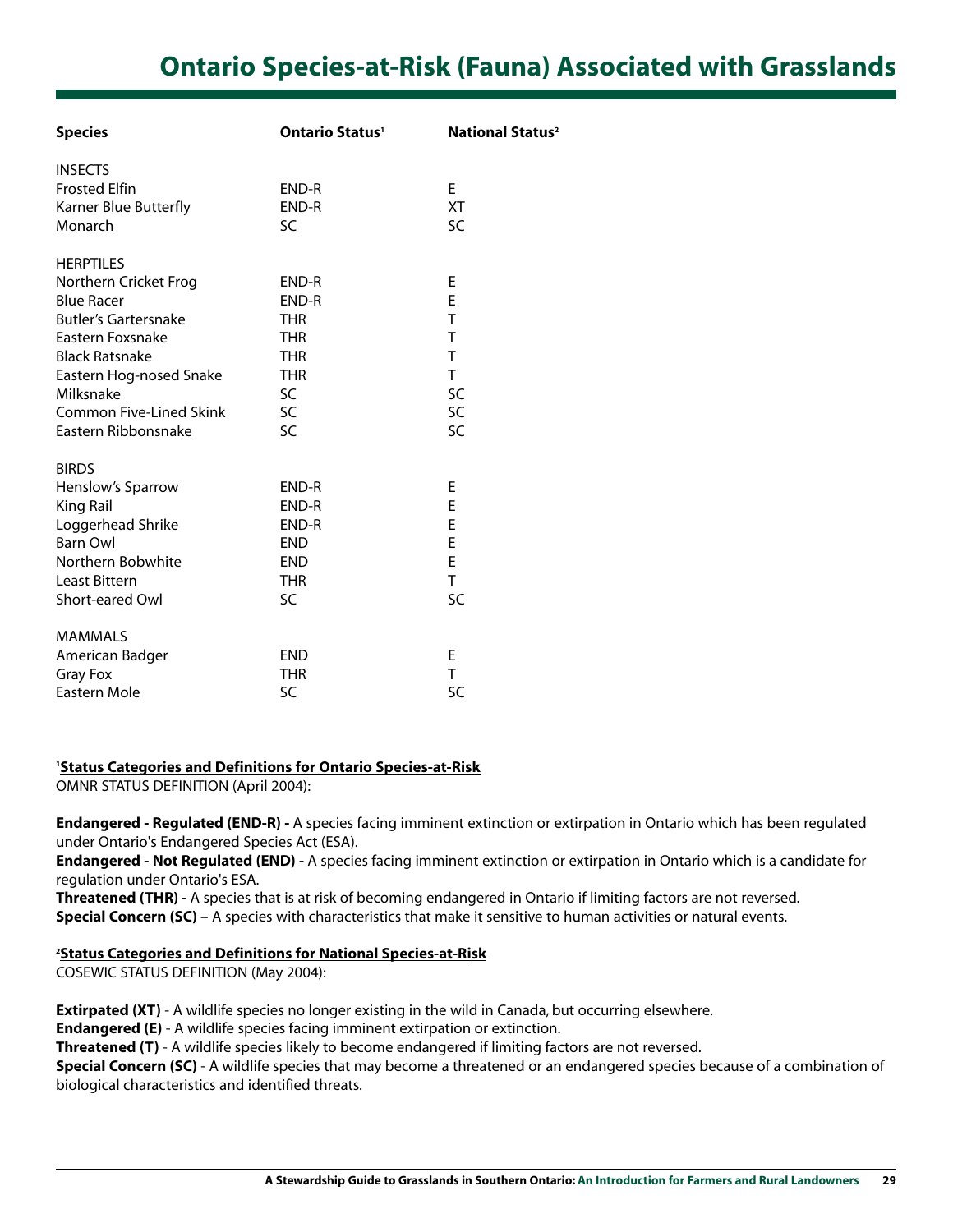(This section is taken from the booklet, McGauley, E. 2004. *Birds on the Farm: A Stewardship Guide*, and used with permission from Ontario Nature – Federation of Ontario Naturalists).

This section is designed to put landowners in touch with organizations that act as information clearinghouses for conservation and environmental farming techniques, as well as networking resources. Many of the organizations listed may offer financial programs to assist individual farmers and other rural landowners in the implementation of the techniques noted in the book. Funding programs and project eligibility vary from year to year. It is recommended that contact be made prior to planning a project for which financial assistance is required.

### **Bird Studies Canada**

Bird Studies Canada (BSC) is recognized as a leading conservation organization dedicated to advancing the understanding, appreciation and conservation of wild birds and their habitats in Canada and elsewhere. BSC coordinates programs on regional, national and international scales, including many of the bird monitoring programs mentioned in this guidebook. BSC is also one of the Canadian BirdLife International co-partners and is involved in a global effort to protect essential bird habitat through the delivery of the Canadian Important Bird Areas Program. Contact BSC to find out more about Project Feeder Watch, the Ontario Nest Record Scheme and the Christmas Bird Count, or to find out more about birds and bird conservation in your area.

Bird Studies Canada P.O. Box 160 Port Rowan, ON N0E 1M0 1-888-448-BIRD E-mail: generalinfo@bsc-eoc.org Website: www.bsc-eoc.org

### **Canadian Nature Federation**

The Canadian Nature Federation's (CNF) mission is to protect nature, its diversity and the processes that sustain it, and is fulfilled through the implementation of four national conservation programs: Community Education; Bird Conservation; Wildlands and Seas; and Endangered Species. As one of the Canadian BirdLife International co-partners, CNF is involved in the delivery of the Canadian Important Bird Areas Program which is designed to identify and protect some of Canada's most critical bird habitat. CNF is also involved in Project Feeder Watch and other national volunteer monitoring programs including Frog Watch, Plant Watch, and Ice Watch. Contact CNF to find out the location of your nearest Important Bird Area.

Canadian Nature Federation Suite 606, 1 Nicholas Street Ottawa, ON K1N 7B7 (613) 562-3447 1-800-267-4088 Website: www.cnf.ca www.ibacanada.ca

### **Canadian Wildlife Service**

The Canadian Wildlife Service (CWS) is Canada's national wildlife agency, handling wildlife issues that are the responsibility of the federal government. CWS is involved in the protection of migratory birds, wildlife habitat, endangered species, and research on nationally important wildlife issues, among other program areas.

Canadian Wildlife Service - Environment Canada 351 St. Joseph Boulevard Hull, Quebec K1A 0H3 (819) 997-1095 www.cws-scf.ec.gc.ca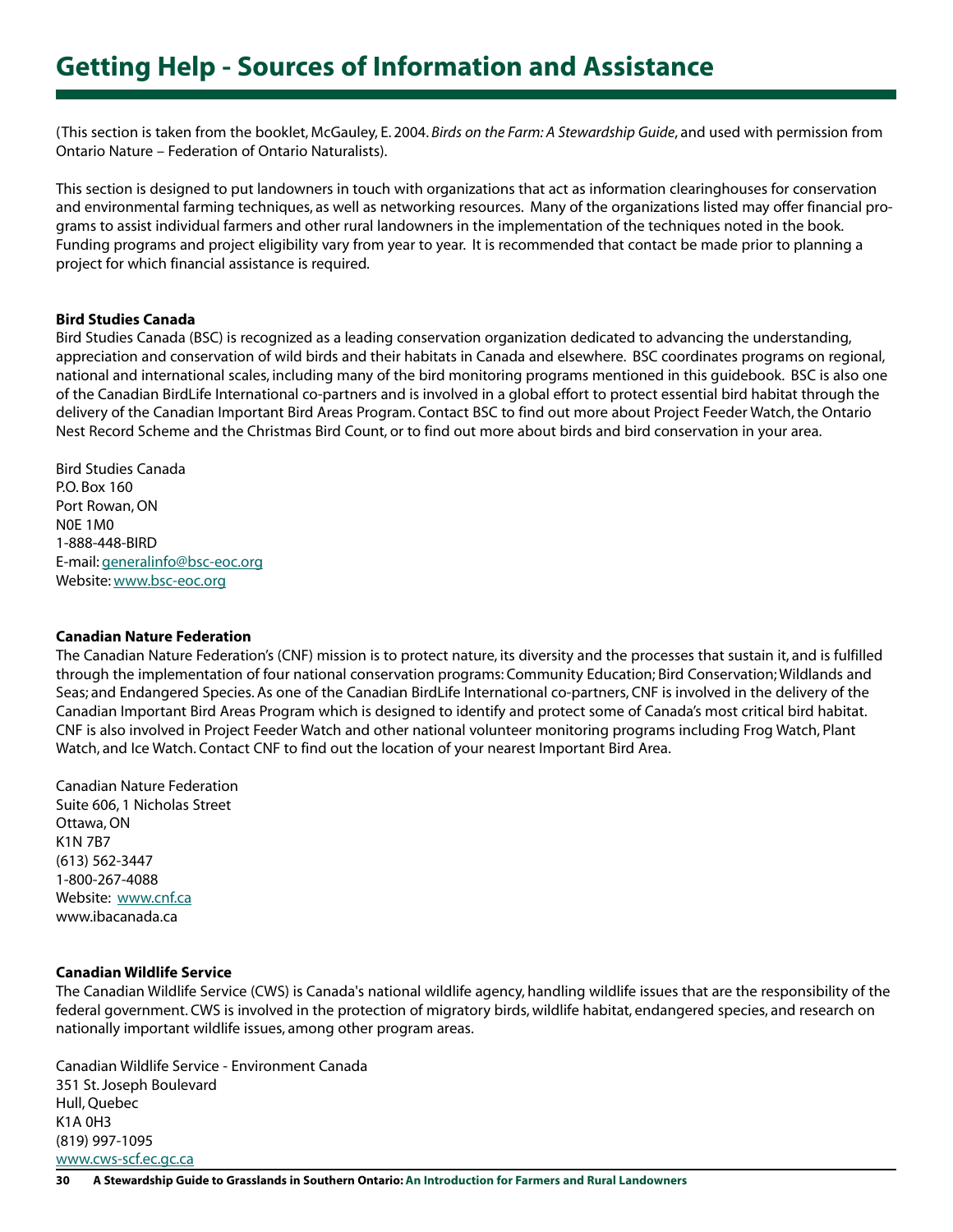### **Conservation Ontario**

#### *Local Conservation Authority Programs*

Members of Ontario's 36 Conservation Authorities are working individually to ensure clean water, prevent flooding, reduce erosion, preserve wildlife, and provide local conservation and recreational spaces in the province. Through the development and delivery of programs to restore and manage Ontario's water resources, Conservation Authorities are closely linked to local stewardship activities. Some of the projects likely to be supported by a local Conservation Authority include restricting livestock from waterways, buffer strips and strip habitat plantings. Conservation Authorities serve individual landowners, providing stewardship advice and, in some cases, funds related to waterway protection and restoration.

Individual Conservation Authorities develop programs to protect the urban and rural lands that form part of the watershed under their jurisdiction. To find out if there is a funding program related to an ecological farm management technique noted in this book, contact Conservation Ontario and have them put you in touch with your local Conservation Authority.

Conservation Ontario P.O. Box 11 120 Bayview Parkway Newmarket, ON L3Y 4W3 E-mail: info@conservation-ontario.on.ca Website: www.conservation-ontario.on.ca

#### **Ducks Unlimited Canada**

Ducks Unlimited Canada conserves, restores and manages wetlands and associated habitats for North America's waterfowl. As a result, this organization is active in rural Ontario and, in the past, has offered funding programs such as Ontario Land Care and the Rural Conservation Club Program. These funding initiatives featured partnerships with local farmers and community pasture managers to implement ecological agricultural management techniques. Their past experience in ecological farming techniques makes Ducks Unlimited staff a valuable resource for advice and help with conservation initiatives on farms, as are the organization's wetland related publications and profiles of past projects. Ducks Unlimited does provide some financial assistance for agricultural projects, particularly those involved in wetland management.

Ducks Unlimited Canada 566 Welham Road Barrie,ON L4N 8Z2 (705) 721-4444 Website: www.ducks.ca

#### **Environmental Farm Plan Incentive Fund**

The Environmental Farm Plan is a voluntary educational program for farmers and their families. Currently, over 26,000 farm families have been engaged in the EFP program, which is delivered locally by the Ontario Soil Crop and Improvement Association on behalf of the Ontario Farm Environmental Coalition. The EFP program involves workshops to help participants work through the process of conducting an environmental risk assessment and developing an EFP. Once a plan has been prepared, the program offers financial incentives to assist farmers making positive environmental changes and implementing new management practices. For complete program details, contact: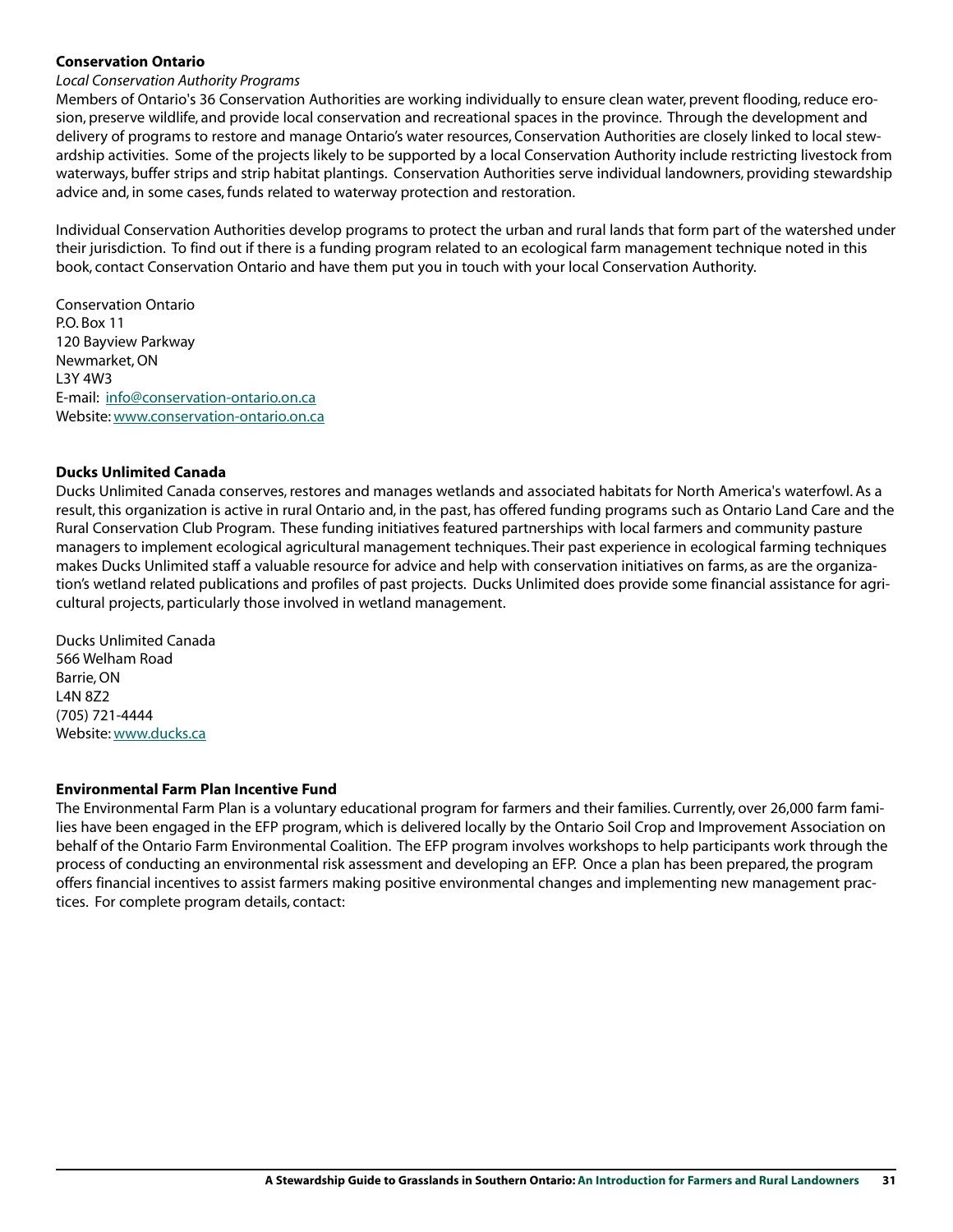Ontario Soil and Crop Improvement Association 1 Stone Road W. Guelph, ON N1G 4Y2 1-800-265-9751 E-mail: oscia@ontariosoilcrop.org Website: www.ontariosoilcrop.org

#### **Ontario Federation of Anglers and Hunters**

*Local Habitat Restoration Programs*

Individual Ontario Federation of Anglers and Hunters (OFAH) club members participate in any number of local and provincially significant habitat restoration projects. Members of the OFAH have been planting trees, creating stream buffers, installing wood duck nesting boxes and protecting wetlands and woodlands to provide better habitat for wildlife. Locally based clubs sometimes have funds to disperse for habitat enhancement. For more information about current funding opportunities, contact:

Ontario Federation of Anglers and Hunters P.O. Box 2800 Peterborough, ON K9J 8L5 (705) 748-6324 Website: www.ofah.org

#### **Ontario Ministry of Agriculture (OMAF) and Food/Agriculture and Agri-Food Canada (AAFC)**

These government departments maintain exhaustive information databases on their websites, and it is well worth a browse through for additional information, specialist contact information and ideas about ecological farm management techniques. While the majority of funding from these organizations is administered through other programs like the EFP, funding may be available for individual farmland enhancement projects.

OMAF Info Line: 1-877-424-1300 www.omaf.gov.on.ca

www.agr.gc.ca

#### **Ontario Ministry of Natural Resources (OMNR)**

If a farm woodlot is four hectares (10 acres) or more in size, significant tax savings can be gained by enrolling that land in the Managed Forest Tax Incentive Program, administered by the Ministry of Natural Resources. Other funding programs may be available through the MNR for fish and wildlife habitat enhancement. The LandOwner Resource Center is a unique extension service of the MNR and provides a suite of publications relating to restoration and land management, many of which are directly applicable to farmland.

MNR Southcentral Regional Office 300 Water Street, 4th Floor, South Tower, P.O. Box 7000 Peterborough, ON K9J 8M5 (705) 755-2000 Website: www.mnr.gov.on.ca

LandOwner Resource Centre P.O. Box 599, 5524 Dickinson Street Mantiock, ON K4M1A5 1-800-387-5304 E-mail: info@lrconline.com Website: www.lrconline.com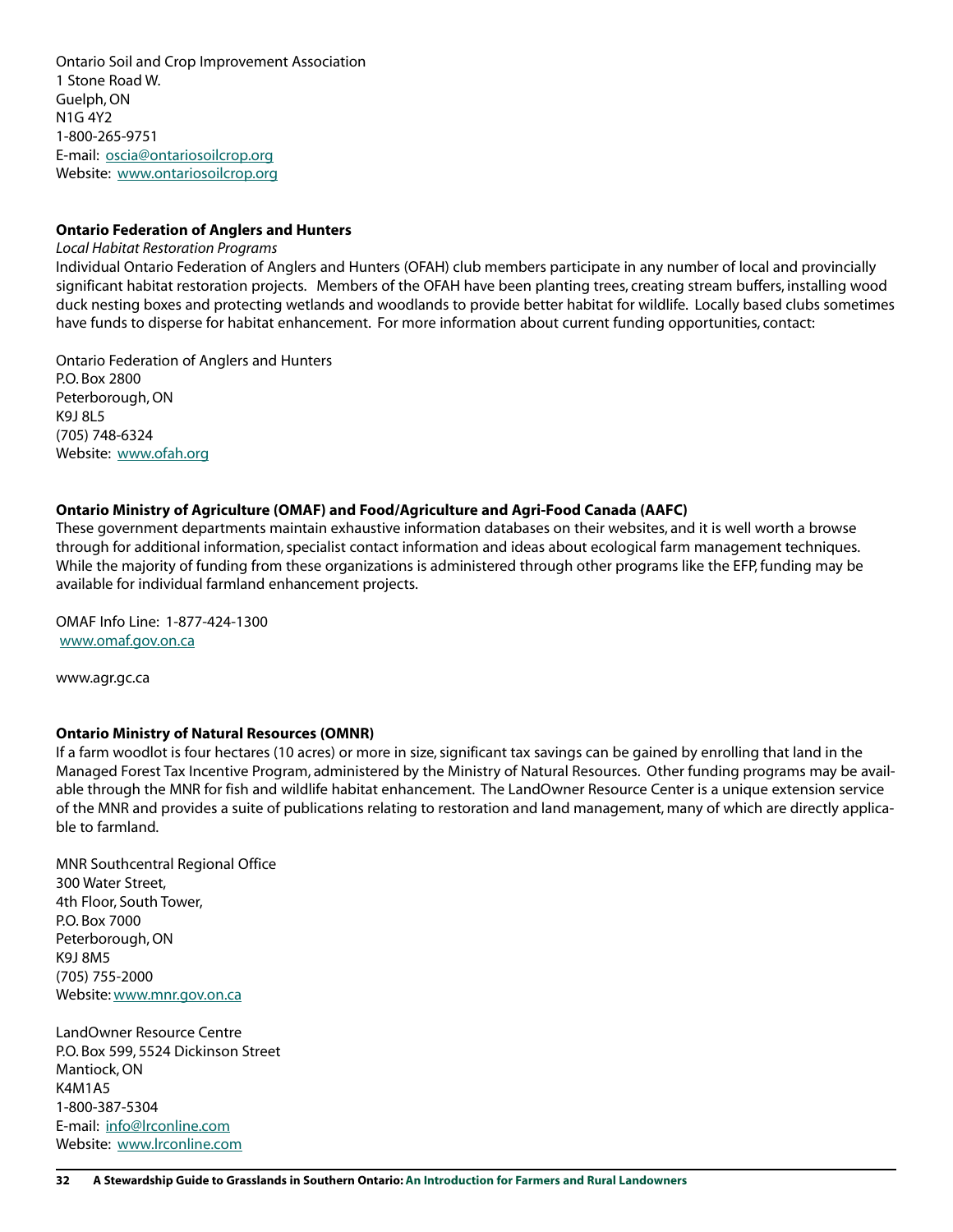### **Ontario Natural Heritage Information Centre**

The Natural Heritage Information Centre (NHIC) compiles, maintains and provides information on rare, threatened and endangered species and spaces in Ontario. This information is stored in a central repository containing a computerized database, map files and an information library, which are accessible for conservation applications, land use planning, park management, etc. The new NHIC website makes this information available through the world wide web.

http://www.mnr.gov.on.ca/MNR/nhic/nhic.cfm

### **Ontario Nature**

Ontario Nature – Federation of Ontario Naturalists protects and restores nature through research, education and conservation action. Ontario Nature champions woodlands, wetlands and wildlife, and preserves essential habitat through its own system of nature reserves. It is a charitable organization representing 25,000 members and over 135 member groups across the province, connecting individuals and communities to nature.

Contact Ontario Nature to network with local naturalist groups, to find out more about protecting bird habitat through conservation easements and land donations, or to inquire about bird monitoring programs including the current (2001-2005) Ontario Breeding Bird Atlas.

Ontario Nature 355 Lesmill Road Toronto, ON M3B 2W8 1-800-440-2366 or (416) 444-8419 E-mail: info@ontarionature.org Website: www.ontarionature.org

### **Ontario Soil and Crop Association**

The Ontario Soil and Crop Improvement Association (OSCIA) is a non-profit farm organization whose membership represents virtually all commodity groups across the province and is a credible, active, grassroots voice on agricultural issues. The OSCIA delivers Environmental Farm Plans, develops resource publications on farm issues like nuisance wildlife, and partners with farm organizations, conservation clubs and others to implement soil and water stewardship projects across Ontario. OSCIA has 55 local county/district branches across the province and is a significant presence in all the major agricultural areas of Ontario.

Ontario Soil and Crop Improvement Association 1 Stone Road W. Guelph, ON N1G 4Y2 1-800-265-9751 E-mail: oscia@ontariosoilcrop.org Website: www.ontariosoilcrop.org

### **Ontario Stewardship**

### *Local Stewardship Councils*

Ontario Stewardship links private landowners with funding, information and expertise to ensure environmental stewardship across Ontario. The 40 community stewardship councils that comprise Ontario Stewardship have project and operational funding that acts as the catalyst to ensure that good ideas, generated by local citizens on the council, are translated into great projects. Local stewardship councils may have funds to contribute towards ecological farm management, and can also link farmers to other information sources for help with farm enhancement initiatives. Ontario Stewardship, the administrative body for local Stewardship Councils can help you determine your local Stewardship Council Coordinator's contact information.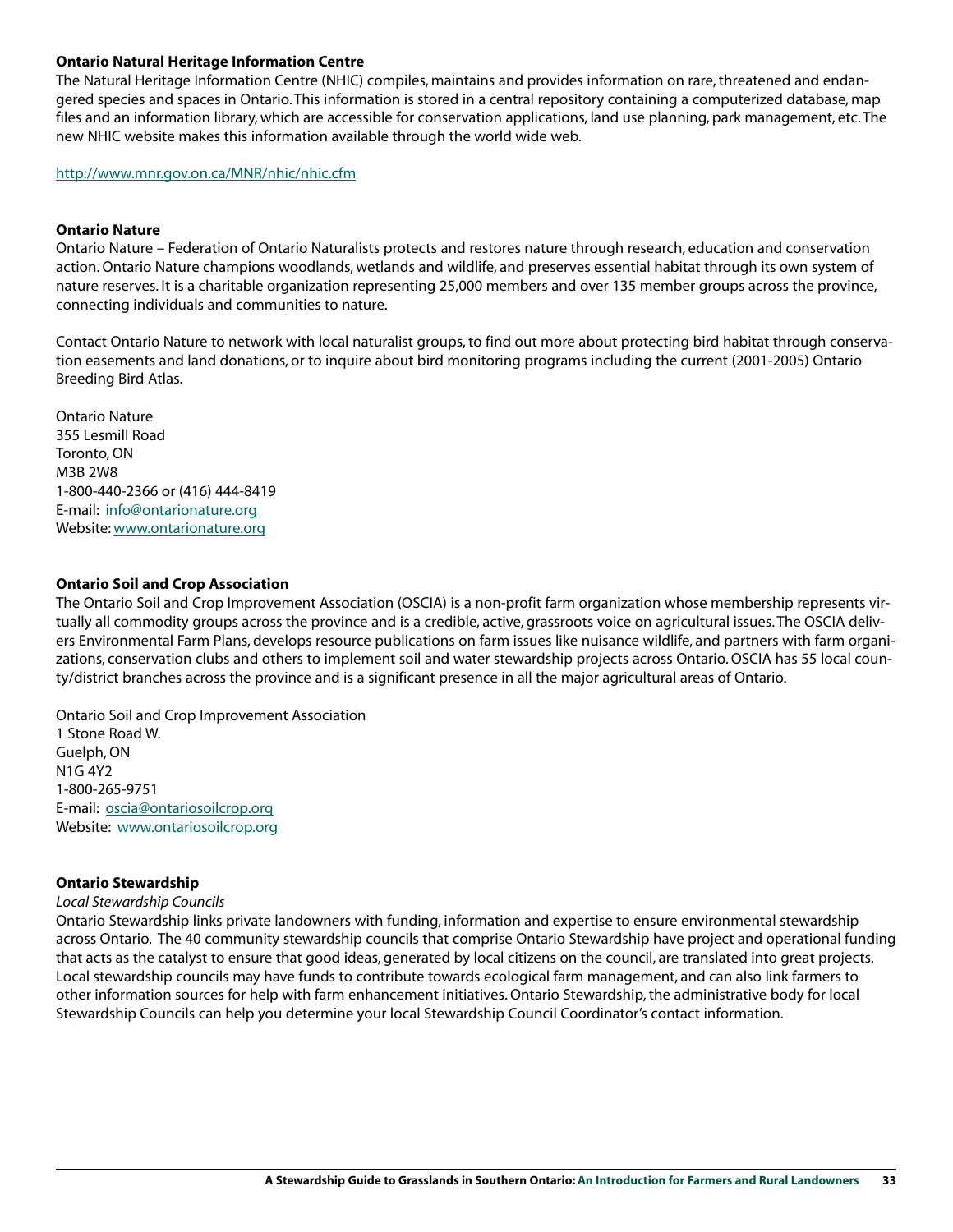Steve Wilkins, Provincial Stewardship Coordinator c/o Ministry of Natural Resources 300 Water Street, Box 7000 Peterborough, ON K9J 8M5 (705) 755-3278 Email: steve.wilkins@mnr.gov.on.ca Website: www.ontariostewardship.org

#### **Society for Ecological Restoration**

Up to date information about invasive exotic species is available from the Society for Ecological Restoration, by mail or through their website.

SER Ontario Chapter c/o Center for Environmental Training Niagara College, Glendale Campus 135 Taylor Road, R.R.#4 Niagara-on-the-Lake, ON L0S 1J0 (905) 641-2252 ext. 6494 Website: www.serontario.org

#### **Tallgrass Ontario**

This organization's strength lies in its focus on native tallgrass prairies in Ontario rather than funding. If you are interested in finding out more about warm season native grasses, or would like to find out whether restoring an old field on your property to a prairie ecosystem is suitable for your land, contact Tallgrass Ontario.

Tallgrass Ontario 659 Exeter Road London, ON N5Y 2R7 (519) 873-4631 E-mail: info@tallgrassontario.org Website: www.tallgrassontario.org

### **Wildlife Habitat Canada**

#### *Wetland Habitat Fund*

Water quality and erosion projects, including buffer strips, native vegetation planting and restricted livestock access may be funded by the Wetland Habitat Fund (WHF). This fund provides private landowners with financial assistance for projects that improve the ecological integrity of wetland habitats. The WHF is directly supported by Wildlife Habitat Canada. The fund program favours projects that address local wetland and wildlife habitat issues, such as those initiated by farmers. Habitat projects that conform to WHF's criteria may be eligible for funds up to a maximum of 50% of the project cost or \$5,000 (whichever is less). To apply, contact the Program Manager to determine the WHF representative in your area, or visit http://www.wetlandfund.com/whfcontacts.htm.

Mark Stabb, Program Manager Wetland Habitat Fund c/o Wildlife Habitat Canada 7 Hinton Avenue North, Suite 200 Ottawa,Ontario K1Y 4P1 (613) 722-2090 ext. 252 E-mail: mstabb@wetlandfund.com Website: www.wetlandfund.com